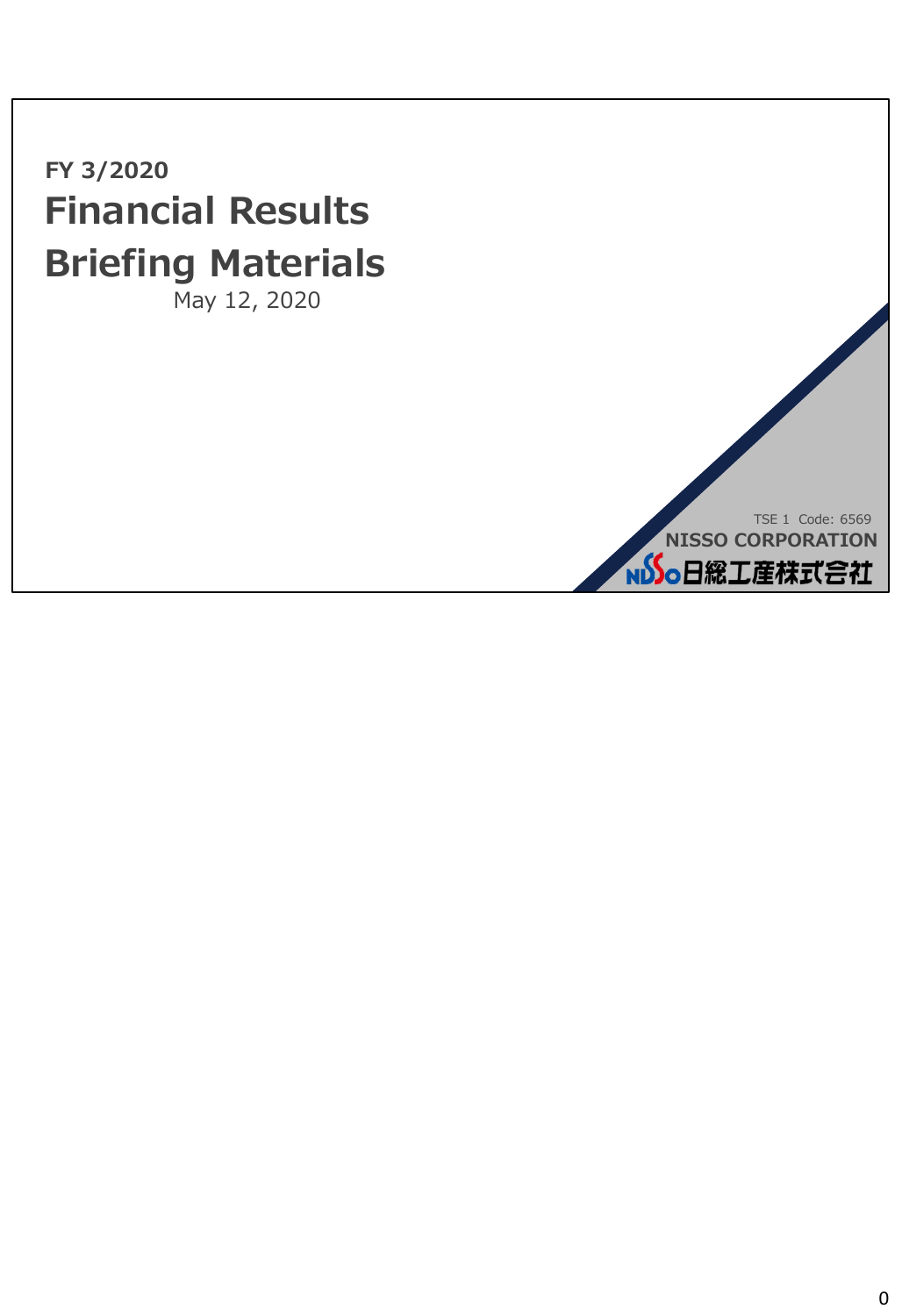## **Summary**

- **Results for FY 3/2020**
- **・Consolidated results for FY 3/2020: Increased revenue and profits year-on-year (ordinary profit)**
- **・Automobiles-related industries remained firm, but decreased partially from 2H onwards**
- **・Electronic devices-related industries have not yet reached full-scale recovery**
- **・Although the effects of the spread of the new coronavirus (COVID-19) began to occur, its impact on the financial results for FY 3/2020 were limited**
- **Earnings Forecast for FY 3/2021**

**Due to the difficulty of reasonably calculating the effects of the spread of COVID-19 at this time, the earnings forecast for FY 3/2021 is undecided**

ht © 2020 NISSO CORPORATION All Rights

・The consolidated financial results for FY 3/2020 increased in revenue and profits.

・One of the major reasons for this is that NISSO's automobiles-related business was strong.

・The effects of the new coronavirus (COVID-19) in March were limited.

・The consolidated earnings forecast for FY 3/2021 is undecided due to the difficulty of reasonably predicting the effects of COVID-19 at this time.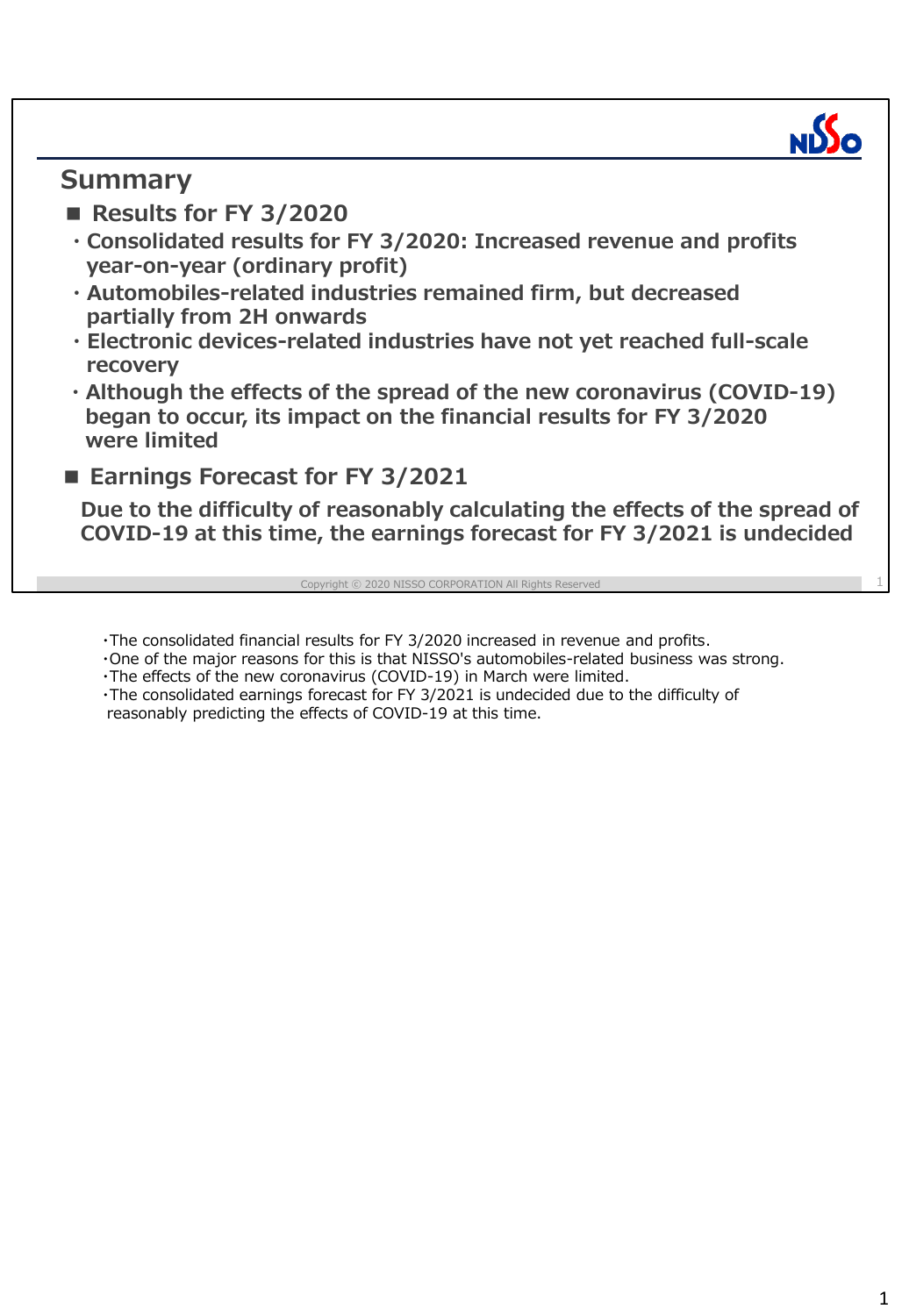

- **1. Financial Results Summary for FY 3/2020** 
	- **1-1 Overview of Activities**
	- **1-2 Future Prospects**
- **2. Shareholder Return Policy**
- **3. Supplementary Materials**

right © 2020 NISSO CORPORATION All Rights Reserve

2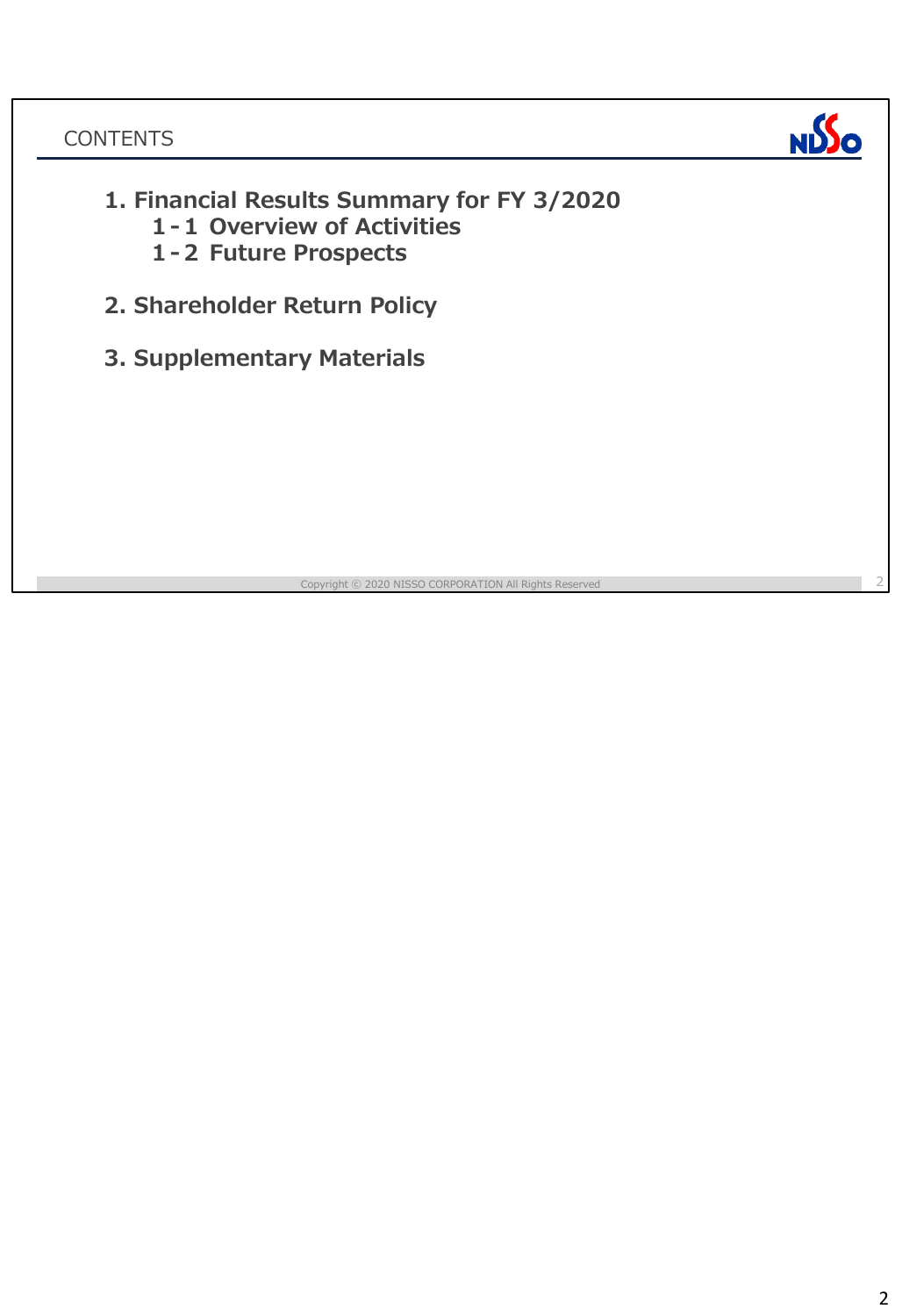

3

# **1. Financial Results Summary for FY 3/2020**

yright © 2020 NISSO CORPORATION All Rights Reserve

・The following is the explanation of the Financial Results Summary for FY 3/2020.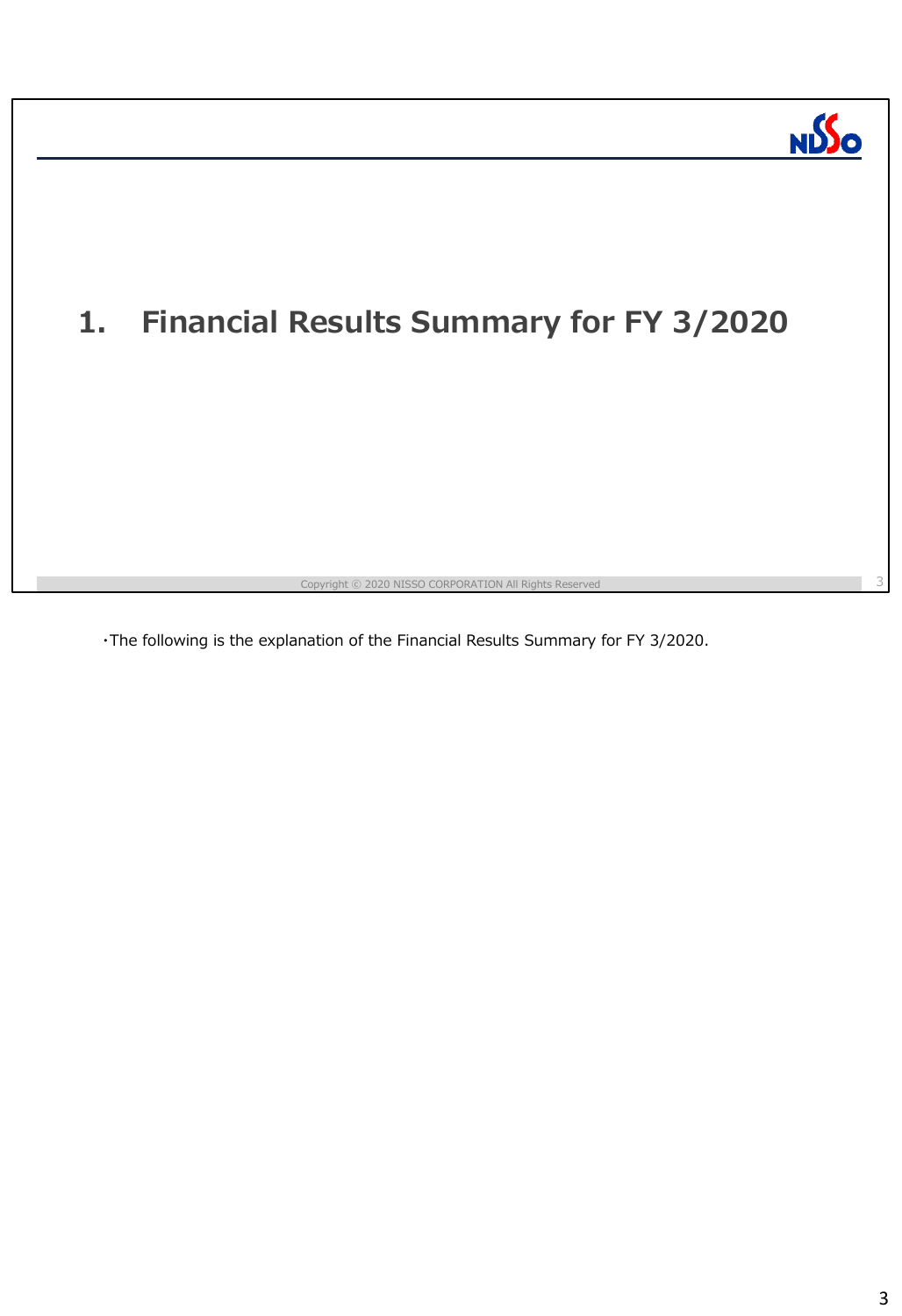## FY 3/2020 Non-consolidated Financial Results Highlights



4

Although net sales in the automobiles-related industries were strong in 1H, there was some decline in 2H. The electronic devices industry did not yet reach full-scale recovery, and overall operating conditions were sluggish, resulting in only a 9.0% increase YOY.

 $(\text{Unit: Million von})$ In terms of costs, although hiring costs and training expenses increased, efforts were made to control costs overall, and the operating profit amount increased by 5.3% YOY.

|                          | YOUR FIRMOUT YOU |            |                |            |                               |           |
|--------------------------|------------------|------------|----------------|------------|-------------------------------|-----------|
|                          | FY 3/19          |            | FY 3/20        |            | Year-on-Year                  |           |
|                          | <b>Results</b>   | % of Total | <b>Results</b> | % of Total | <b>Increase</b><br>(Decrease) | % Change  |
| Net sales                | 63,474           | 100.0%     | 69,209         | 100.0%     | 5,734                         | $9.0\%$   |
| <b>Gross profit</b>      | 11,603           | 18.3%      | 12,492         | 18.1%      | 889                           | 7.7%      |
| <b>SG&amp;A expenses</b> | 8,641            | 13.6%      | 9,373          | 13.5%      | 732                           | 8.5%      |
| Operating profit         | 2,962            | 4.7%       | 3,119          | 4.5%       | 156                           | 5.3%      |
| <b>Ordinary profit</b>   | 2,943            | 4.6%       | 3,124          | 4.5%       | 181                           | 6.2%      |
| <b>Profit</b>            | 2,240            | 3.5%       | 2,030          | 2.9%       | (210)                         | $(9.4\%)$ |

Copyright ⓒ 2020 NISSO CORPORATION All Rights Reserved

・The following is the explanation of NISSO's Non-consolidated Financial Results for FY 3/2020.

・Net sales amounted to 69,209 million yen (up 5,734 million yen or 9.0% year on year).

・Operating profit amounted to 3,119 million yen (up 156 million yen or 5.3% year on year). ・In the automobiles-related industry, strong performance in 1H was a major factor behind improved financial results.

・With regard to the electronic devices industry, although NISSO had high expectations for the spread of 5G, unfortunately, while there were some positive signs, we were not able to recover overall.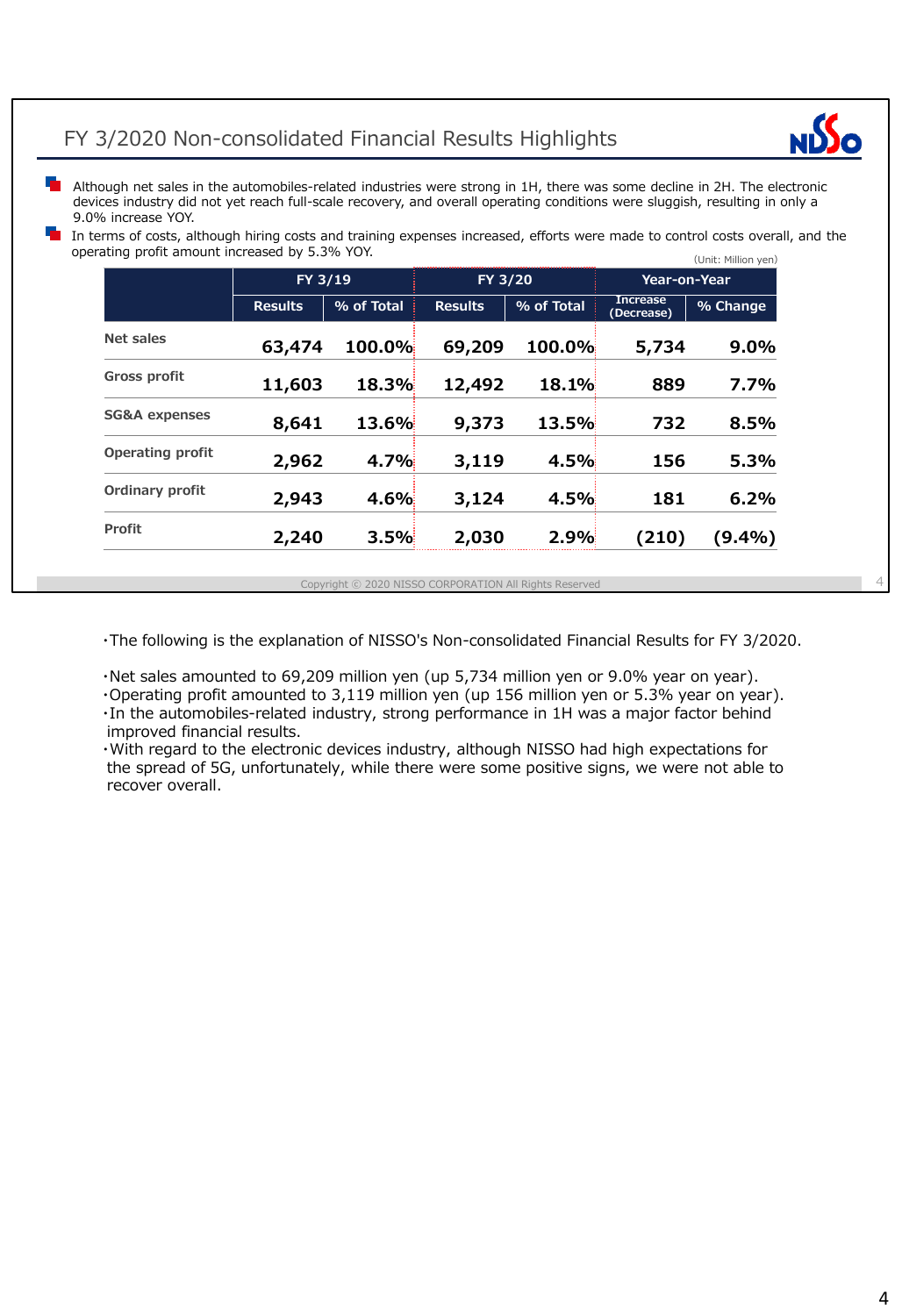

・Shown above are graphs of NISSO's quarterly non-consolidated net sales and operating profit trends.

・Normally, although net sales growth and profits would be the highest in 3Q, due to the effects of trade frictions and other factors, there were fewer amounts of overtime and holiday work in FY 3/2020 3Q, resulting in the figures above.

・In 4Q, although NISSO expected the effects of the spread of COVID-19 to be much greater, it was limited, and net sales remained strong, resulting in record-high profits.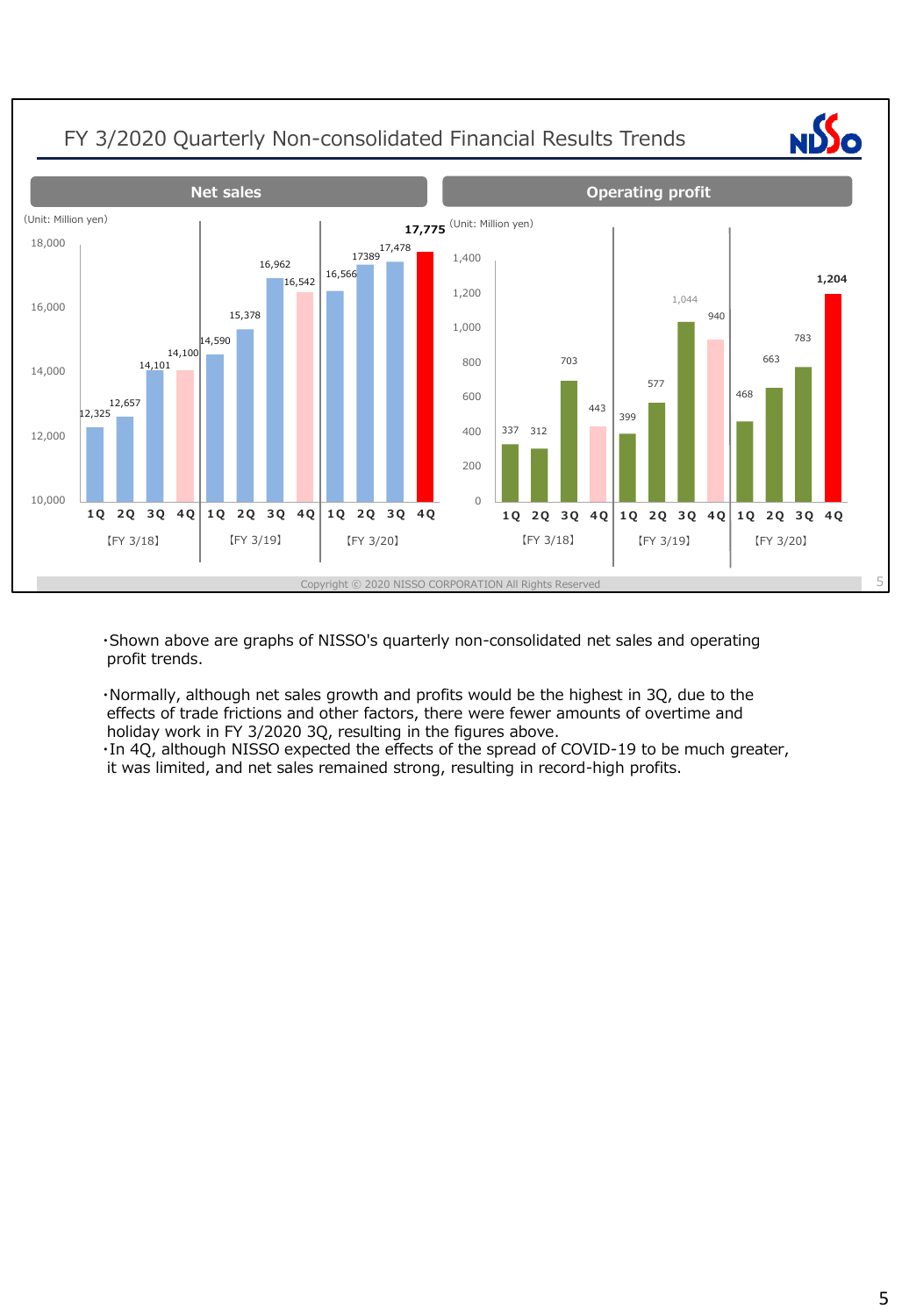## FY 3/2020 Consolidated Financial Results Highlights



6

**Fo** General Human Resources Services Business: Continued development/expansion of skilled staff and Account Companies strategies

Net sales increased due to increases in enrollment and net sales per capita. In terms of costs, hiring costs and training expenses increased.

(Unit: Million yen) Other Businesses: Net sales increased due to an increase in the number of residents at Sweetpea Higashi Totsuka. In terms of costs, although personnel expenses increased due to an increase in the number of residents, deficits decreased from the previous FY due to cost control at existing facilities

|                                            | FY 3/19        |            | FY 3/20        |            | <b>Year-on-Year</b>           |           |
|--------------------------------------------|----------------|------------|----------------|------------|-------------------------------|-----------|
|                                            | <b>Results</b> | % of Total | <b>Results</b> | % of Total | <b>Increase</b><br>(Decrease) | % Change  |
| Net sales                                  | 69,161         | 100.0%     | 74,966         | 100.0%     | 5,805                         | 8.4%      |
| Gross profit                               | 12,239         | 17.7%      | 13,115         | 17.5%      | 876                           | 7.2%      |
| <b>SG&amp;A expenses</b>                   | 9,370          | 13.5%      | 10,054         | 13.4%      | 684                           | 7.3%      |
| <b>Operating profit</b>                    | 2,869          | 4.1%       | 3,061          | 4.1%       | 191                           | 6.7%      |
| <b>Ordinary profit</b>                     | 2,895          | 4.2%       | 3,149          | 4.2%       | 254                           | 8.8%      |
| Profit attributable to<br>owners of parent | 2,053          | 3.0%       | 2,033          | 2.7%       | (20)                          | $(1.0\%)$ |

Copyright ⓒ 2020 NISSO CORPORATION All Rights Reserved

・The following is the explanation of the Consolidated Financial Results for FY 3/2020.

・Net sales amounted to 74,966 million (up 5,805 million yen or 8.4% year on year).

・Operating profit amounted to 3,061 million yen (up 191 million yen or 6.7% year on year).

・NISSO's performance has had a significant influence on the consolidated financial results. ・In Other Businesses, an increase in the number of residents of Sweetpea Higashi Totsuka has led to a reduction in deficits from the previous fiscal year.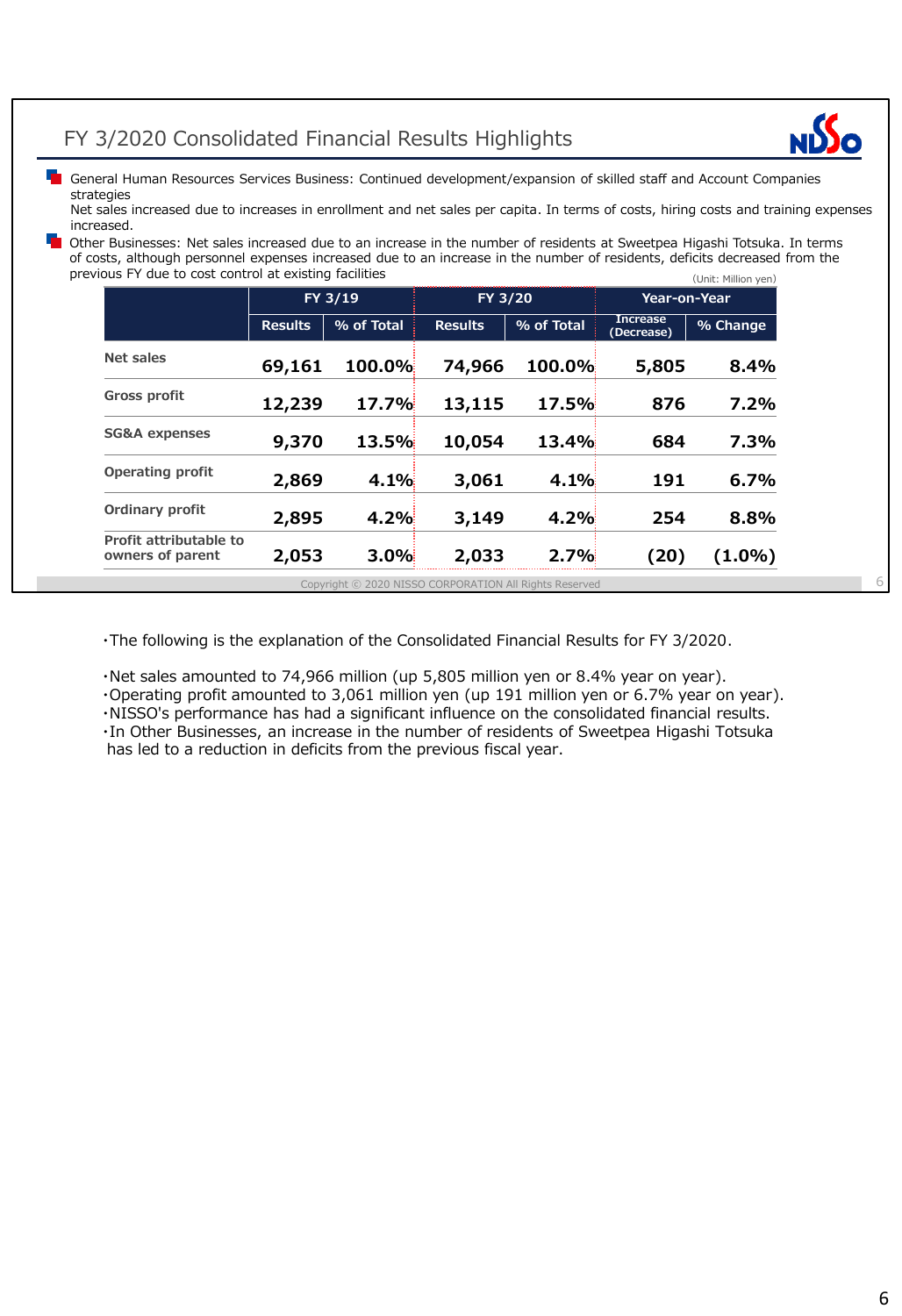

・Shown above are graphs of quarterly consolidated net sales and operating profit trends.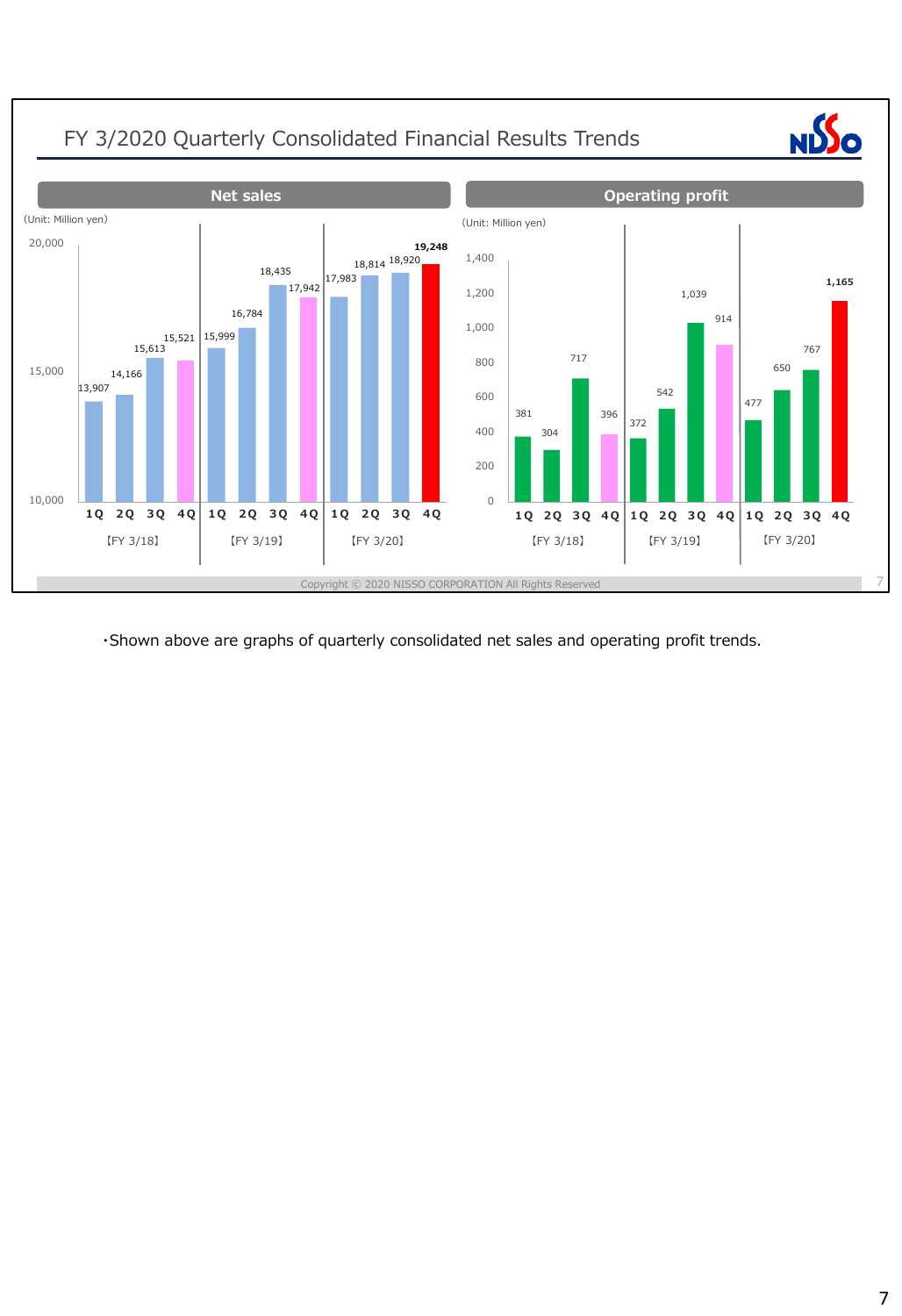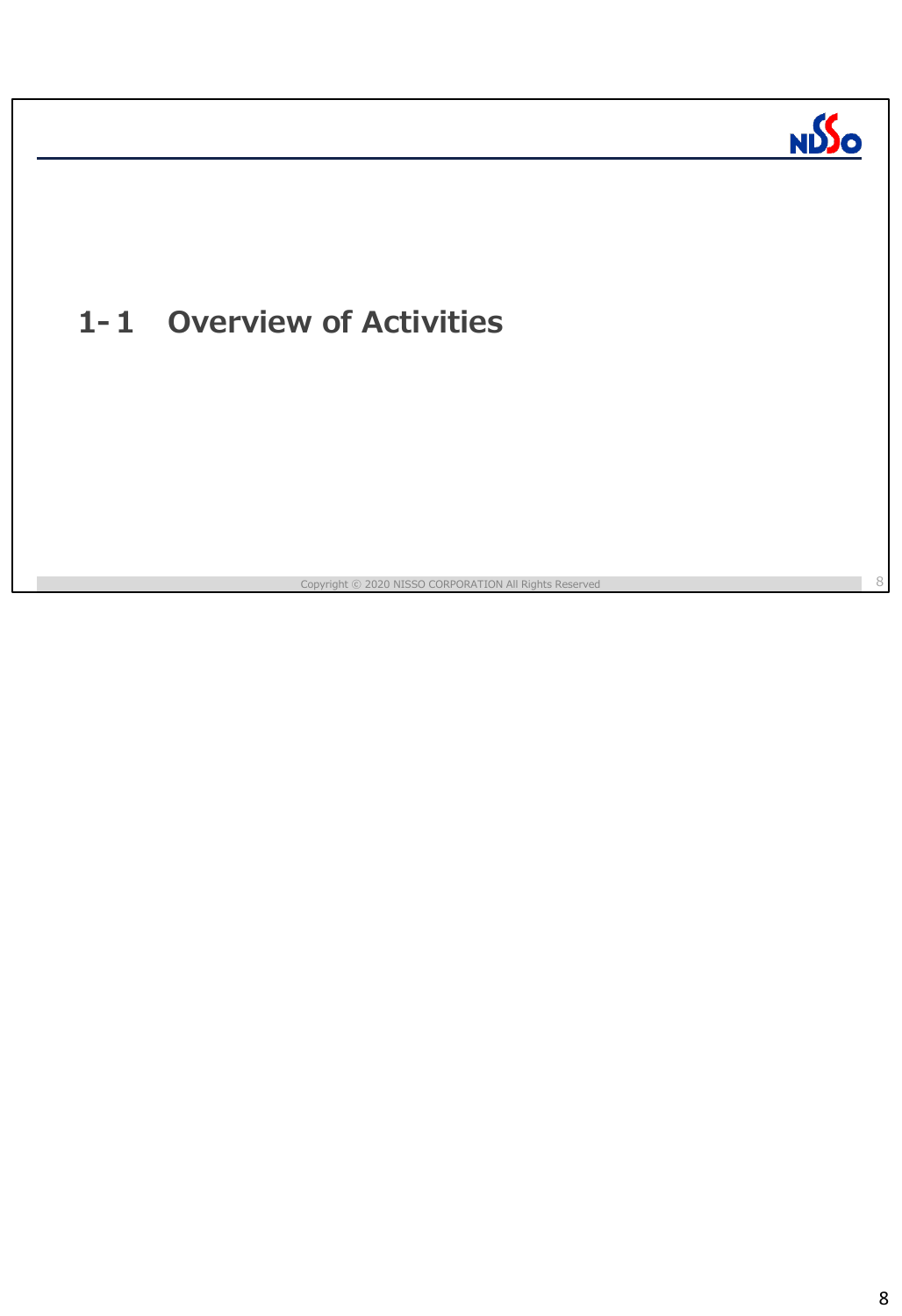## FY 3/2020 Financial Results Summary



### Financial Result Summary

#### By Industry

・Net sales in the automobiles industry were strong in 1H and was up 26.0% year on year. ・Although net sales in the electronic devices industry was down -4.0% year on year in 3Q, the negative margin improved to -0.6%.

#### Enrollment

・The number of enrolled staff as of FY 3/2020-end was 14,770, an increase of 728 in one year.

In FY 3/2019, there was an increase of about 1,600 enrolled staff in one year.

・In 1H, although the number of enrolled staff grew in the same manner as FY 3/2019, it remained almost unchanged in 2H.

#### Net Sales per Capita

・Although net sales per capita increased slightly from the previous fiscal year, the way it has increased seems to have slowed down.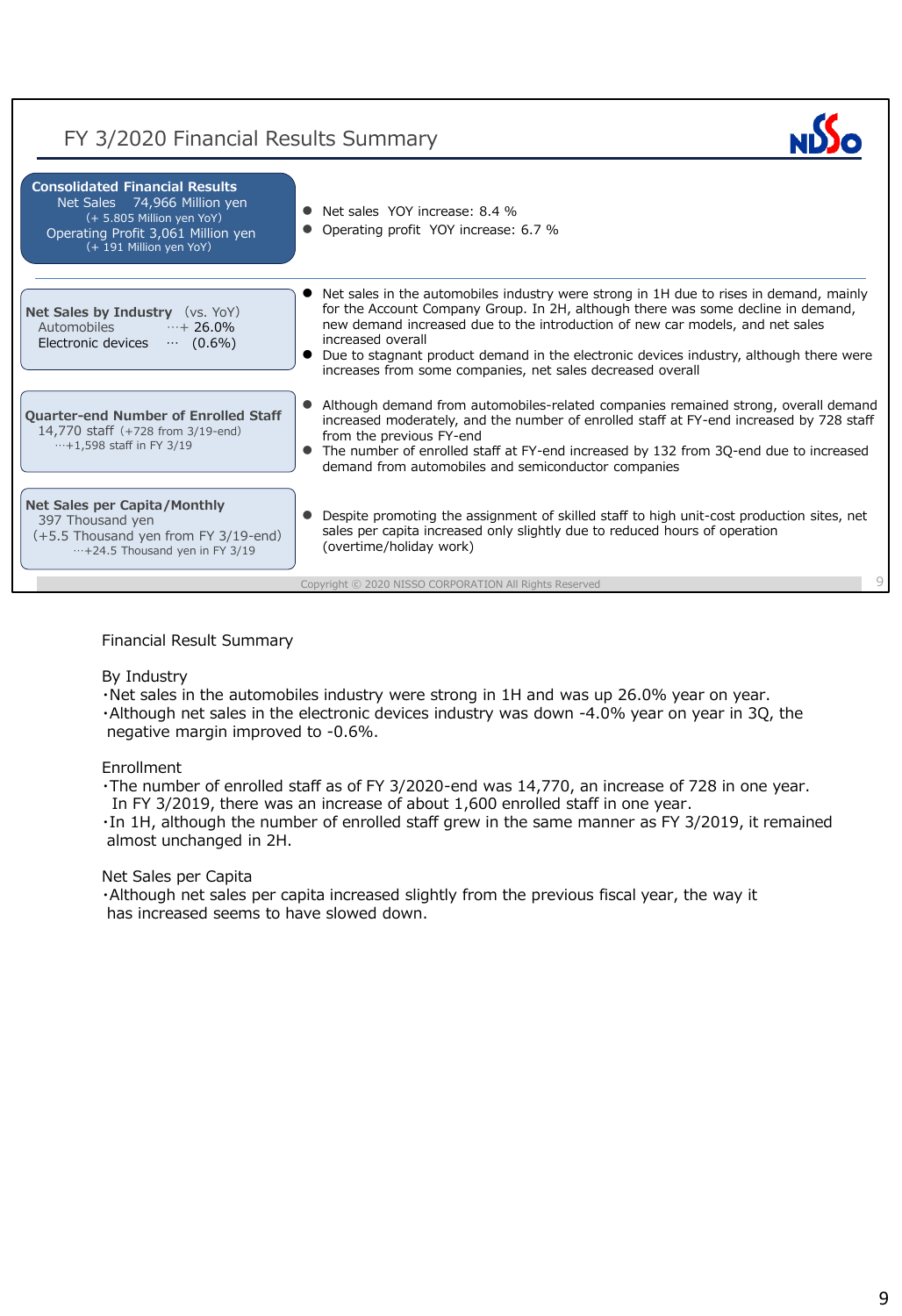

・Shown above are NISSO's non-consolidated net sales by industry.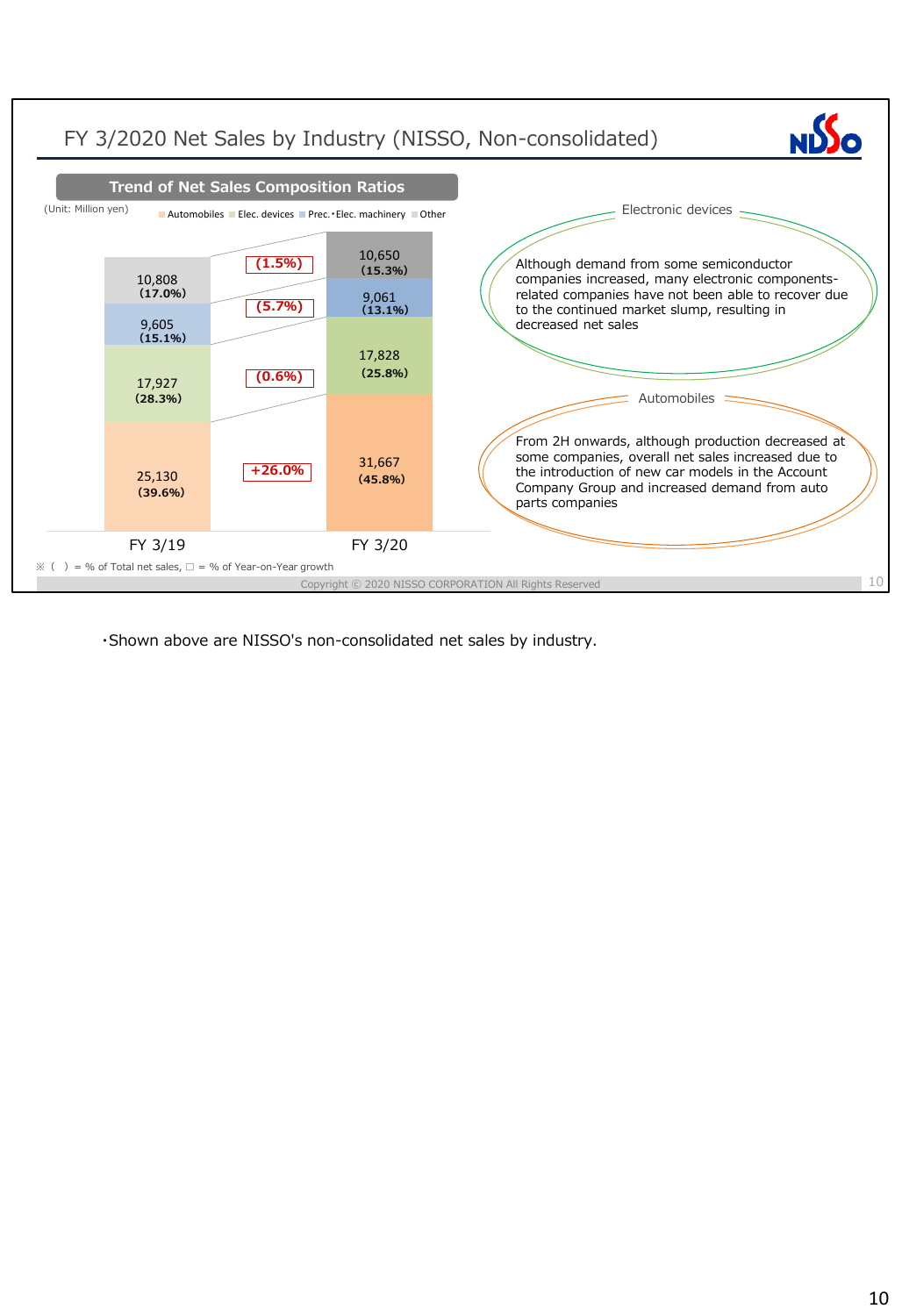FY 3/2020 Quarterly Net Sales by Industry (NISSO, Non-consolidated)



(Unit: Million yen)



・Shown above are the trends of NISSO's quarterly net sales by industry.

・A major feature is that net sales grew mainly in Account Companies in the automobiles and electronic devices industries from FY 3/2020 3Q to 4Q, and it can be said that it was a sign that assignments of staff to Account Companies were conducted smoothly in 4Q.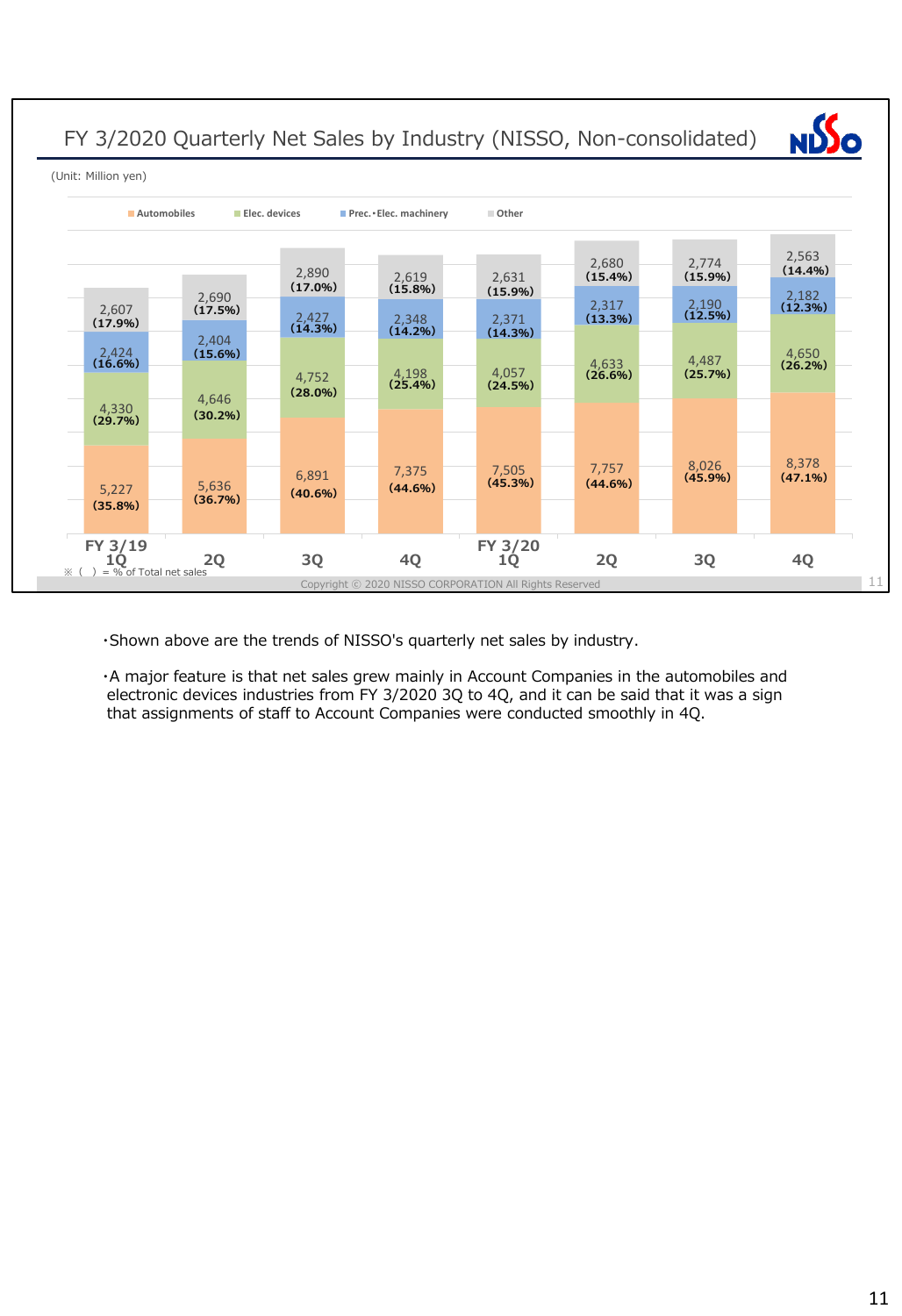## Trend of Net Sales per Capita (NISSO, Non-consolidated)



 $\blacksquare$  FY 3/2020 net sales per capita: 397 thousand yen (+5,500 yen from FY 3/2019)

Although assignments were promoted centering on the high unit-cost automobiles Account Company, overall net sales per capita increased only slightly due to decreases in overtime and holiday work



・The following is the explanation of the trend of NISSO's enrolled staff.

・Until FY 3/2020, although net sales per capita grew by more than 6% and over 20,000 yen versus each previous fiscal year, in FY 3/2020, it increased only by 5,500 yen, or 1.4%. Looking at net sales per capita on a quarterly basis, in FY 3/2020 3Q, it was down 13,000 yen year on year. This was not due to a drop in unit costs, since they actually rose, but rather because the reduction in the hours of operation per person were greater than the rise in unitcosts, which may be a result of factors such as the trade friction issues between U.S. and China. On the other hand, net sales per capita in 4Q was up 11,000 yen year on year. As a result, although the net sales per capita in FY 3/2020 increased by 5,500 yen from the previous fiscal year, it could be said that it was due to such an impact in 3Q.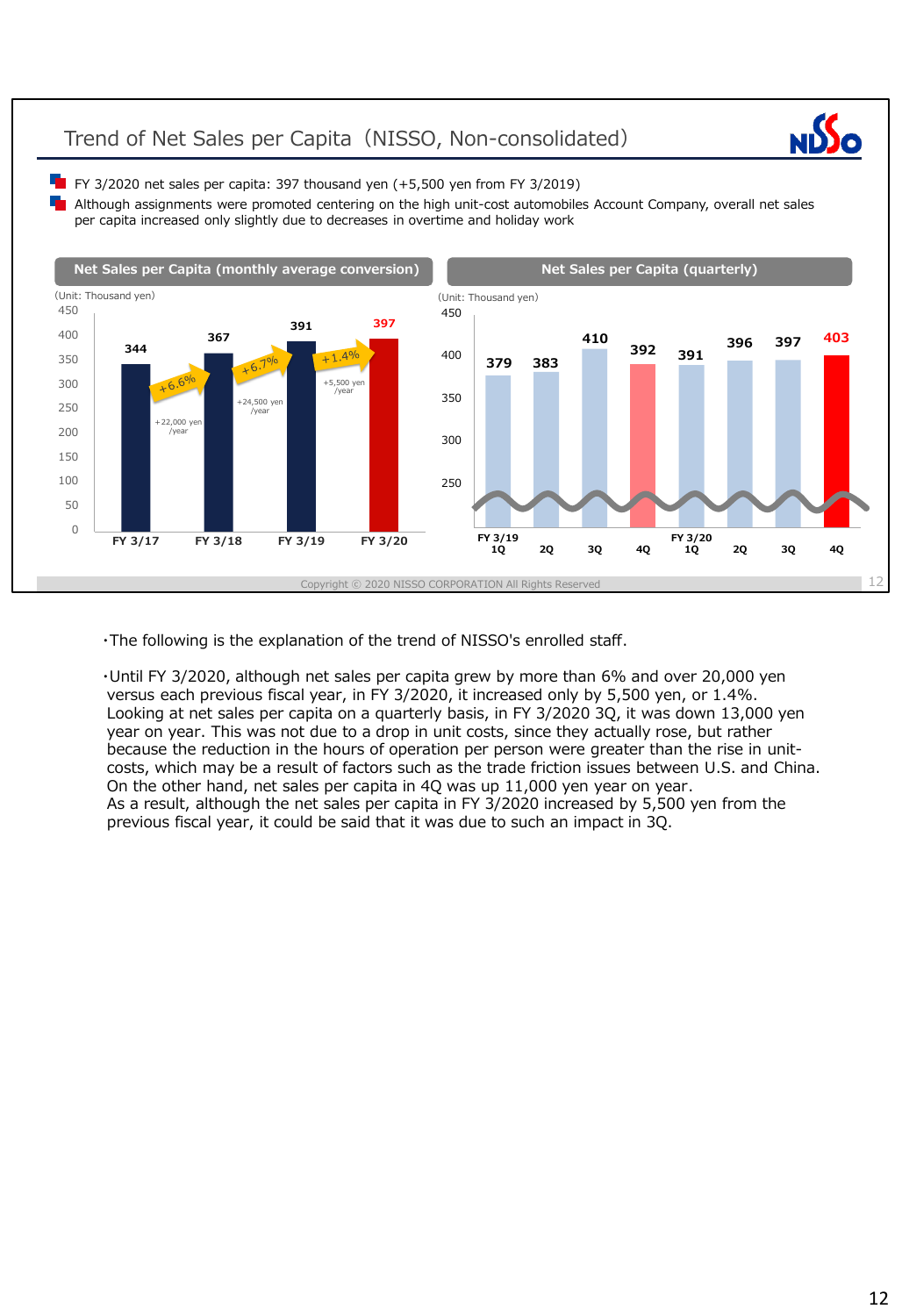

・Shown above is the trend of NISSO's enrolled staff.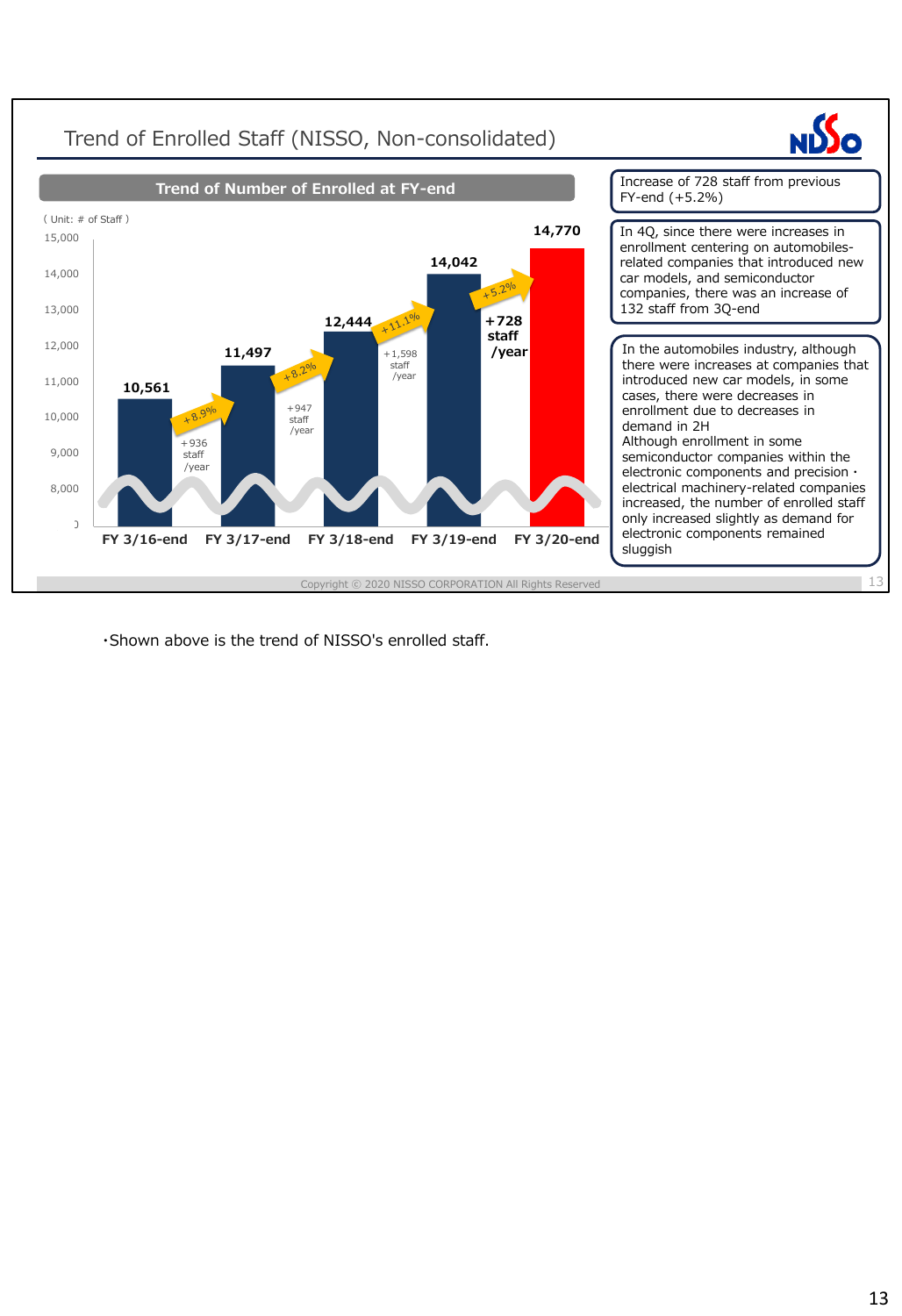

・The following is the explanation of NISSO's skilled staff.

・Until now, the number of skilled staff increased steadily, but the way it has increased seems to have slowed down.

This is a sign that NISSO will have to put a great deal of emphasis on developing skilled staff who are capable of acquiring more advanced skills and providing a higher quality of services, and it is our belief that this will lead to improving profitability and responding to the advanced needs of our clients in the future.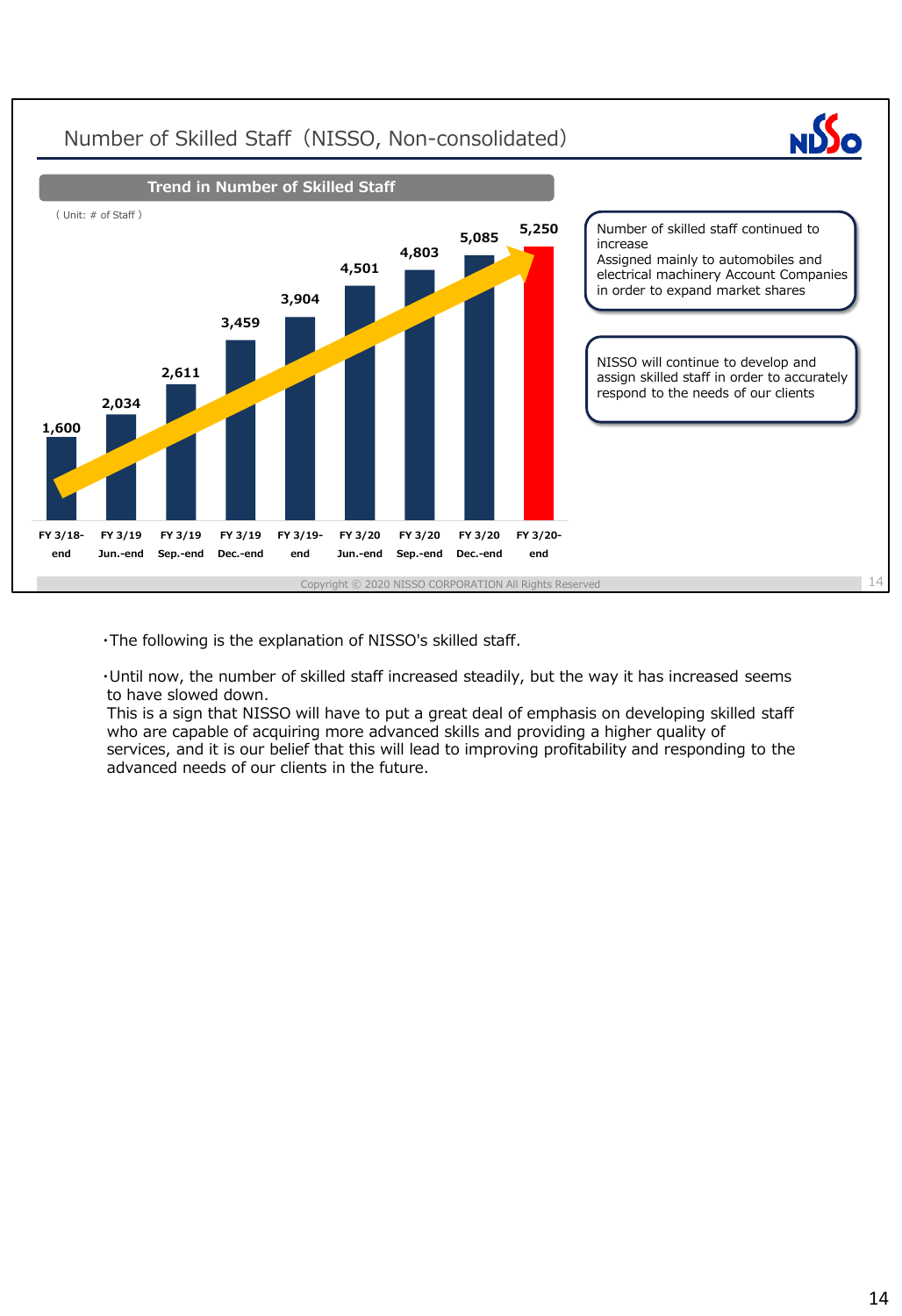## Account Companies (NISSO, Non-consolidated)





・The following is the explanation of the status of NISSO's Account Companies.

・NISSO's overall net sales share ratio increased by 1.1 points from the previous fiscal year. In addition, compared with the overall net sales share ratio of 43.8% in FY 3/2020 3Q, it was 44.4% at the end of the fiscal year, which is a testament to the prioritization of NISSO's assignment of staff to Account Companies in 4Q.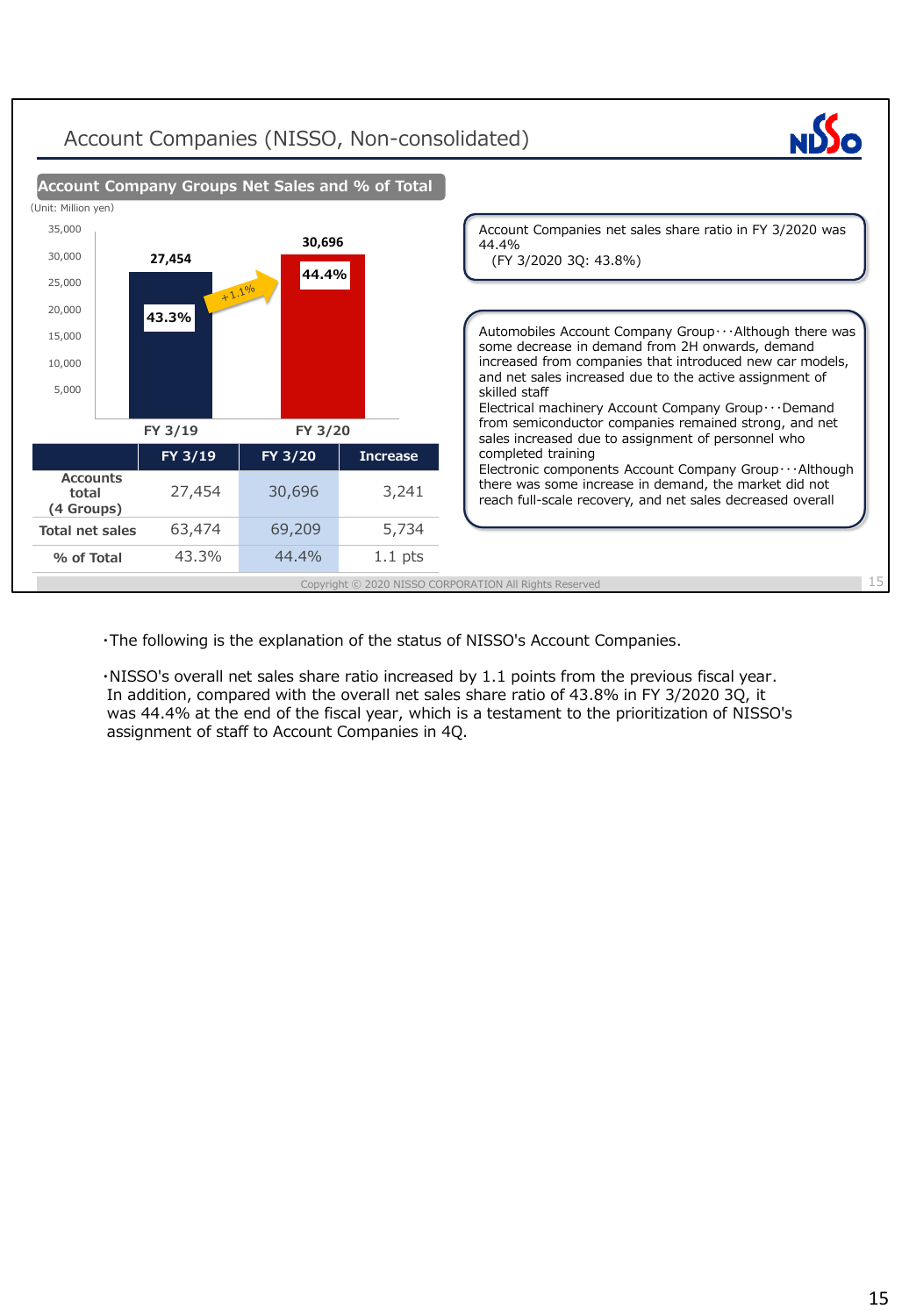

・The following is the explanation of NISSO's turnover rates.

・NISSO's overall turnover rates on a quarterly basis were as follows: 4.4% in 1Q, 4.9% in 2Q, 4.8% in 3Q, and 4.7% in 4Q. Despite some improvement, we are fully aware that we are still far from achieving the goal of 4% that we are aiming for, and in order to further improve the turnover rate, NISSO is striving towards a level below 4% while implementing an approach from the perspective of our workers.

・One of the challenges NISSO faces is the increase in the turnover rate of skilled Although the skilled staff turnover rate in FY 3/2020 was 2.0%, considering that skilled staff will become significant "weapons" in the future, it is important to return to the previous level of around 1.5%, which will lead to the decline in the overall turnover rate, and NISSO will take the necessary measures to reduce turnover rates.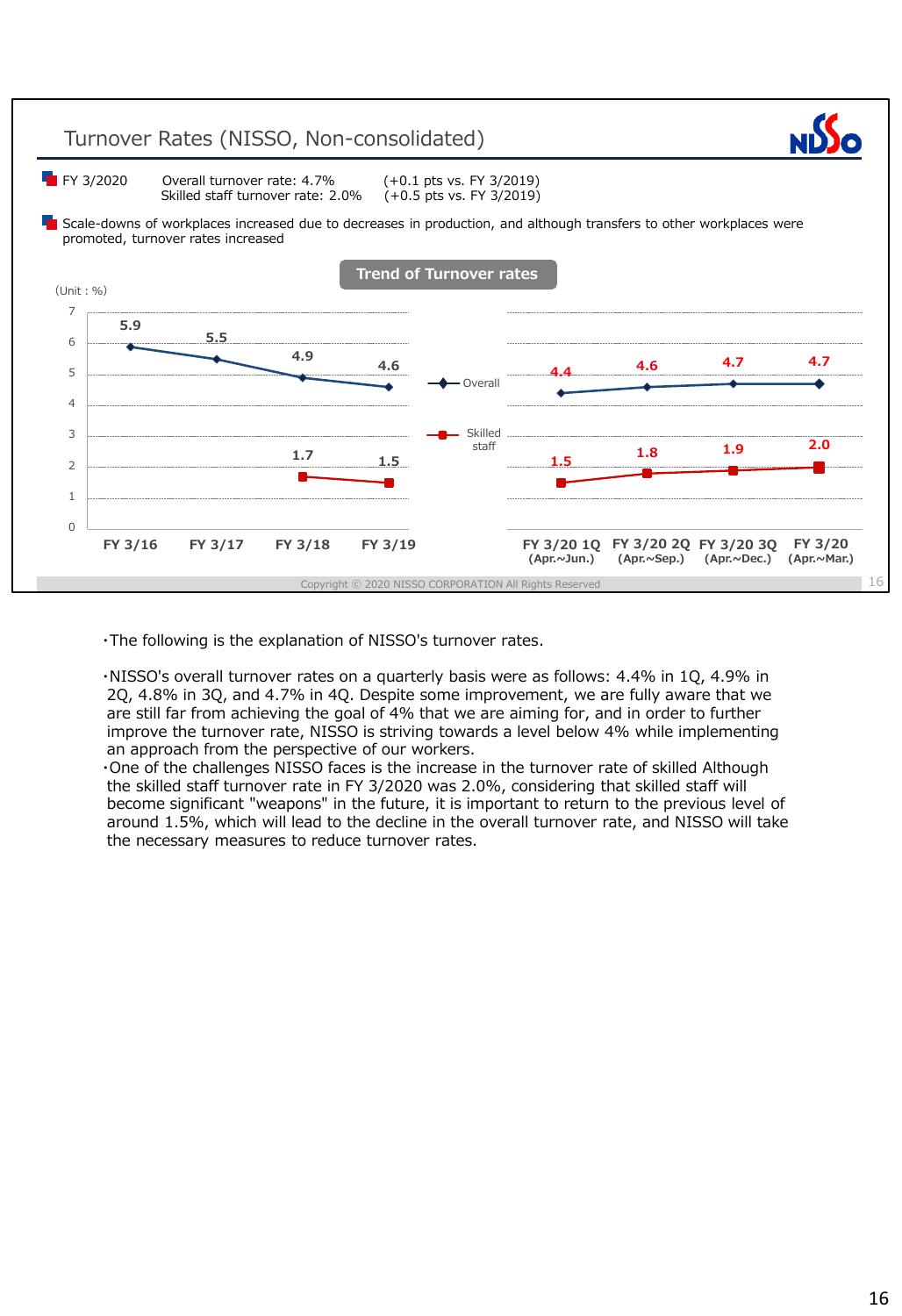## Educational Achievements (NISSO, Non-consolidated)



17

|                                                |                            | (total # of participants)     | FY 3/2020 Course-specific educational achievements                                                                                    |                         | (Unit: # of Participants)              |                                                                                                                                        |
|------------------------------------------------|----------------------------|-------------------------------|---------------------------------------------------------------------------------------------------------------------------------------|-------------------------|----------------------------------------|----------------------------------------------------------------------------------------------------------------------------------------|
| Training course<br>name                        | 30<br>(Oct $\sim$ Dec) $ $ | <b>40</b><br>(Jan $\sim$ Mar) |                                                                                                                                       | FY 3/20<br><b>Total</b> | (Reference)<br>FY 3/19<br><b>Total</b> | Education participants increased<br>significantly from the previous<br>FY, and NISSO aimed to expand                                   |
| Skilled staff<br>education                     | 589                        |                               | 495 Standard skilled staff education                                                                                                  | 1,960                   | 2,522                                  | market shares and performance<br>by enhancing the capabilities/<br>skills of workers                                                   |
| Accredited<br>vocational<br>training education | 38                         |                               | 33 Accredited vocational training school<br>(Miyagi · Nagano Prefectures)                                                             | 200                     | 318                                    | Basic maintenance education                                                                                                            |
| Manufacturing<br>education                     | 1,526                      |                               | MONOZUKURI education, pre-assignment<br>1,340 training for manufacturing staff, mobile<br>education                                   | 3,895                   | 3,047                                  | participants for semiconductor<br>manufacturing companies,                                                                             |
| Safety education                               | 1,258                      |                               | 853 Danger · risk simulation education                                                                                                | 3,455                   | 1,322                                  | where demand continues to rise,<br>are increasing                                                                                      |
| <b>Basic</b><br>maintenance<br>education       | 82                         | 187                           | Basic equipment maintenance<br>education                                                                                              | 373                     | 167                                    | Hereafter, NISSO will continue                                                                                                         |
| Employee<br>education                          | 112                        |                               | New graduate/mid-career entry/mid-<br>85 level employee training, newly appointed<br>chief education, on-site supervisor<br>education | 496                     | 292                                    | to actively invest in facilities and<br>equipment in order to improve<br>the quality of our service<br>provisions as well as promoting |
| Other education                                |                            |                               | Entrusted education from external<br>sources                                                                                          | 28                      | 22                                     | differentiation while confirming<br>client statuses and market                                                                         |
| Total                                          | 3,605                      | 2,993                         |                                                                                                                                       | 10,407                  | 7,690                                  | trends                                                                                                                                 |

Copyright © 2020 NISSO CORPORATION All Rights Reserved

・The following is the explanation of NISSO's educational achievements.

・Although the number of participants for skilled staff education is decreasing, this is due to the review and enhancement of the education curriculum in order for them to acquire higher skills than ever before.

・With regard to basic maintenance education, which is the training of equipment maintenance personnel centered on semiconductor manufacturing, although NISSO has been conducting this educational training at full-capacity from before, we created a new cleanroom facility at Nisso Technical Center Higashi-Nihon in December 2019 in order to strengthen educational capabilities. Hereafter, NISSO will continue to respond to the need of our clients and strive to expand worker education and training.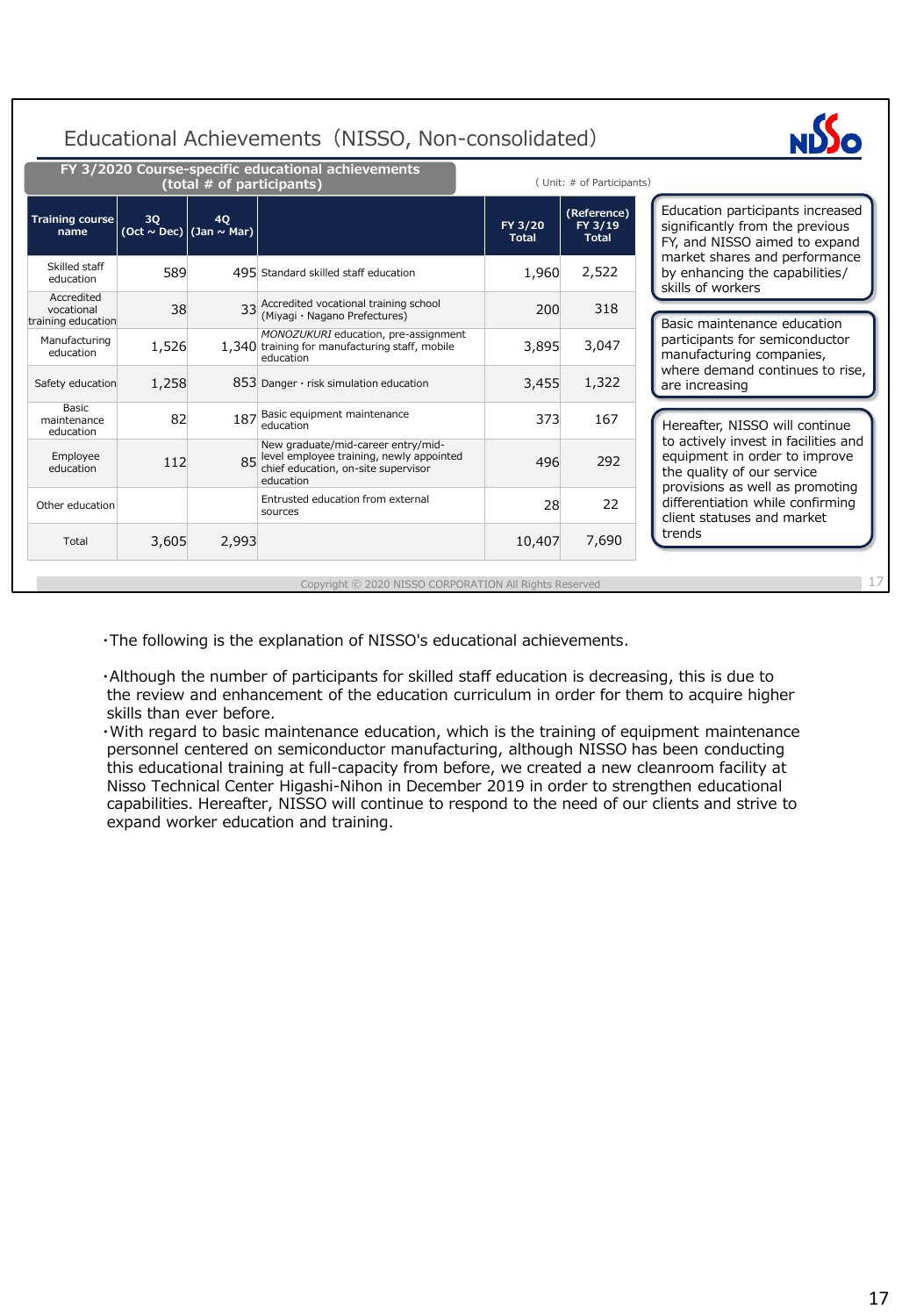#### Copyright ⓒ 2020 NISSO CORPORATION All Rights Reserved Other Businesses Business Revenue 18 **295 95.7% 96.4% 96.4% 297 297 299 297 97.1% 96.4%** 290 295 300 Mar '19-end Jun '19-end Sep '19-end Dec '19-end Mar '20-end [Bldg.1-5] (capacity:308)  $# of$ <br>residents Occupancy rate **33 44 48 59 73 35.1% 46.8% 51.0% 62.8% 77.7%** 50%  $\Omega$ 10  $20$ 30 40 50 60 70 80 Mar '19-end Jun '19-end Sep '19-end Dec '19-end Mar '20-end **[Bldg.6] (capacity:94)**  $*$  of residents Occupancy rate **Results of Other Businesses Trend in # of facility residents** (Unit: Million yen) **FY 3/19 FY 3/20 Year-on-Year Results % of Total Results % of Total Increase (Decrease) % Change Net sales** 2,485 100.0% 2,796 100.0% 310 12.5% **Expenses** 2,732 110.0% 2,850 101.9% 117 4.3% **Operating**  loss (247) (10.0%) (54) (1.9%) 193 ● Net sales increased due to the increase in the number of residents in Bldg. 6 Full-year operating loss amounted to 54 million yen due to due to shortfalls in the number of residents and increased costs related to the introduction of new nursing care workers aimed at stabilizing services ⚫ The new coronavirus (COVID-19) began to affect the number of potential residents (facility previewers) and the home-nursing care business from early-March

・The following is the explanation of Other Businesses.

・The number of residents of Sweetpea Higashi Totsuka (Bldg. 6) was 73, out of a capacity of 94, and the occupancy rate was 77.7%.

Although Other Businesses were still in the red for FY 3/2020, the amount of deficit has decreased significantly as a result of the rise in the aforementioned occupancy rate to 77.7%.

・Although Sweetpea Higashi Totsuka is about 3 months behind schedule with regards to its initial occupancy plan, by promoting this increase in the number of its residents, the plan is to make Other Businesses a profitable business. However, there are concerns that the spread of COVID-19 may slow down the rate of occupancy.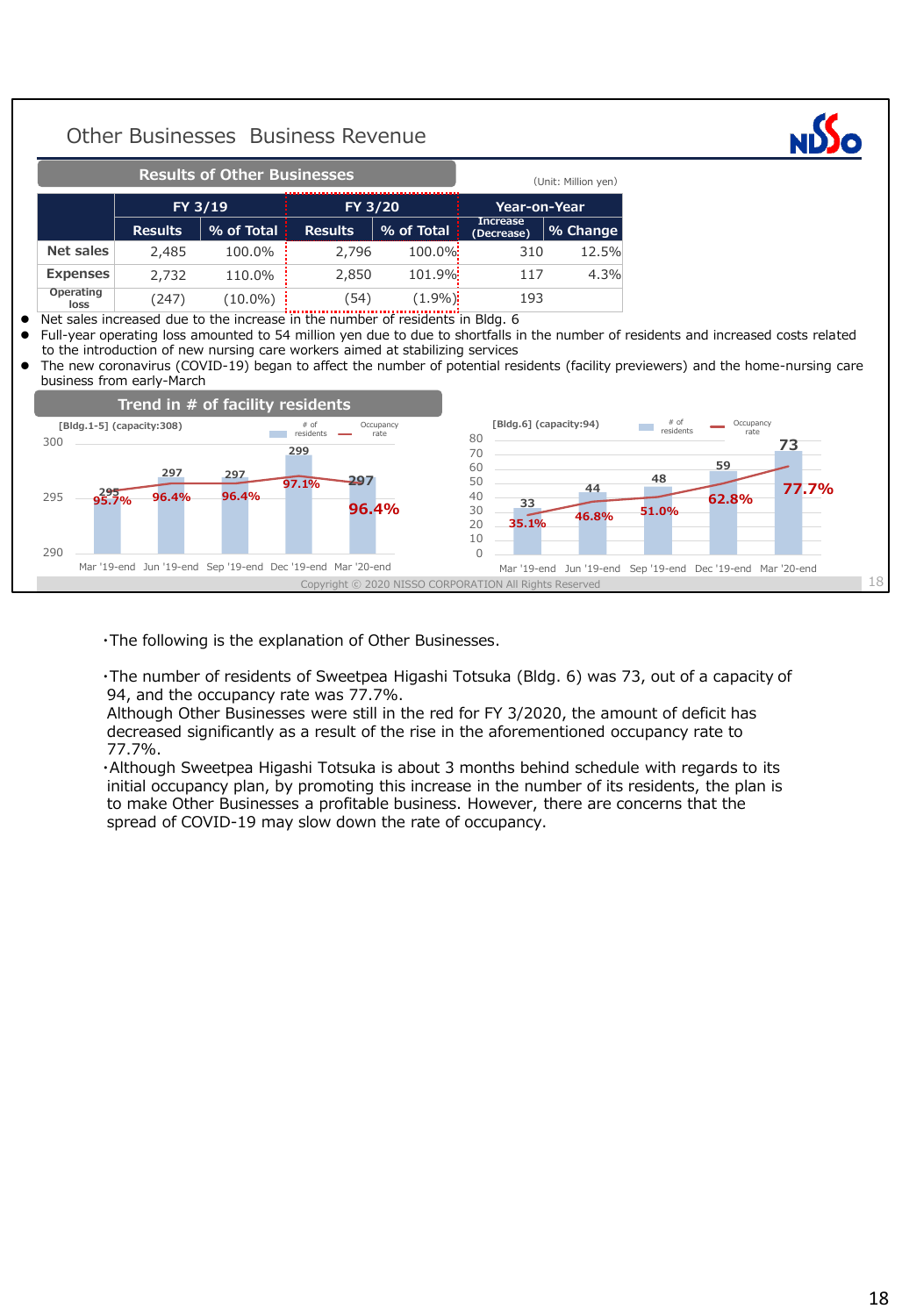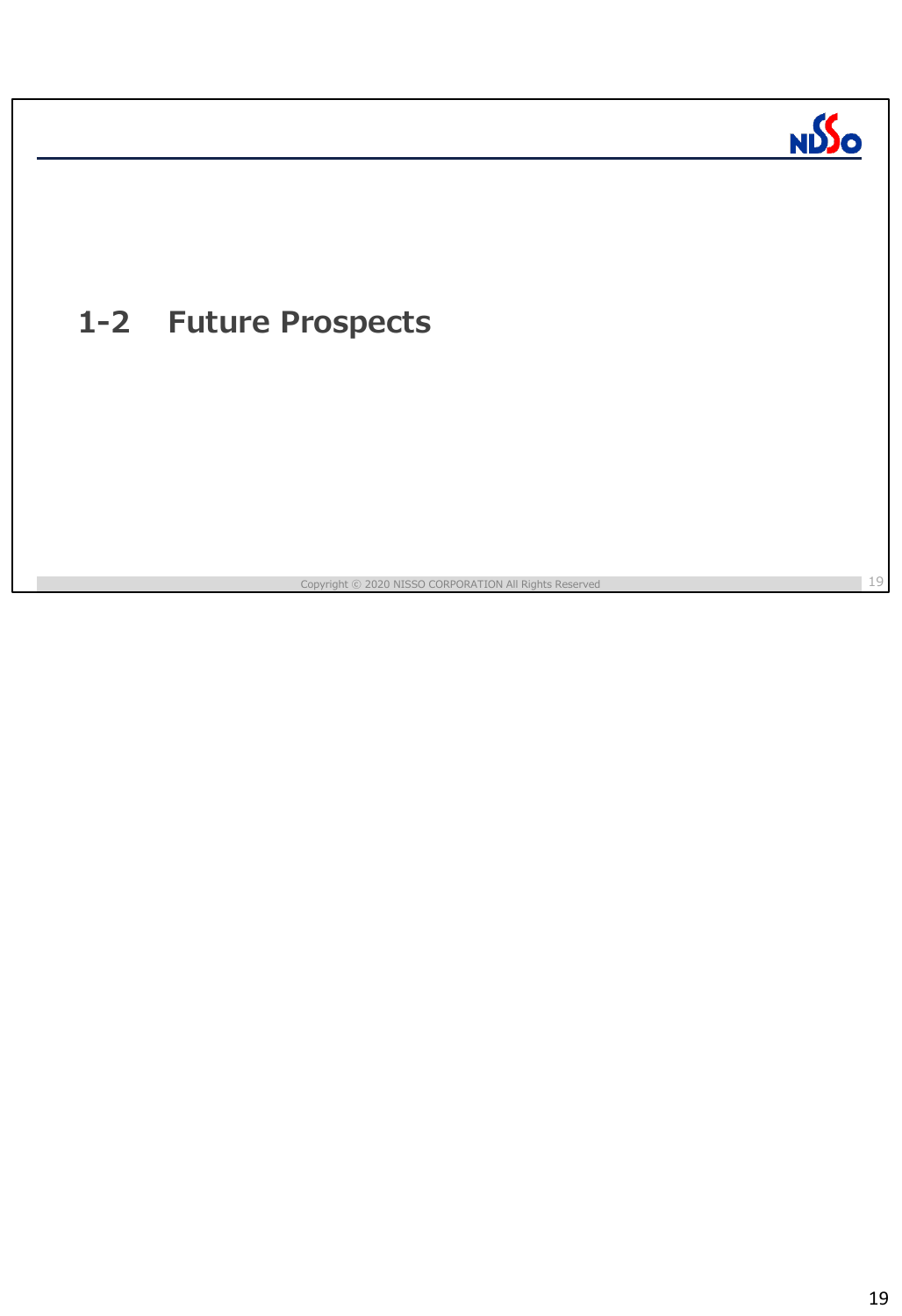## Future Market Trends and Responses



- **※** The stagnation of the world economy seems to be unavoidable due to the spread of the new coronavirus (COVID-19)
- ※ Uncertainty regarding future prospects is increasing, such as the impact on the production trends of NISSO's clients in the domestic manufacturing industry and the recruitment of human resources due to restrictions on mobility
- **・Due to the difficulty of reasonably calculating the effects of the spread of COVID-19 at this time, the consolidated earnings and dividend forecasts for FY 3/2021 have not yet been decided. NISSO will promptly announce the disclosure of the consolidated earnings forecast as soon as it becomes possible to in the future**
- **・The Medium-term Management Plan will also be announced when it becomes possible to disclose it**

## **【Effects of the spread of COVID-19 on NISSO's business】**

- ・The decline in product demand caused by a decline in consumers' willingness to purchase products will impact clients' production
- ・The disruption of supply chains stagnates parts supply and will impact clients' production
- ・The occurrence of COVID-19-affected individuals at clients will impact production
- ・As a result on COVID-19's impact on clients, the scale of transactions may be reduced or transactions may be terminated. If it is prolonged, NISSO will continue to face a severe and challenging business environment for the foreseeable future

#### Copyright ⓒ 2020 NISSO CORPORATION All Rights Reserved

20

・Due to the difficulty of reasonably calculating the effects of COVID-19 at this time, the consolidated earnings and dividend forecasts for FY 3/2021 have not yet been decided.

・The Medium-term Management Plan will be disclosed when it is possible to determine to a certain extent what the effects of COVID-19 will be, or what steps NISSO is able to take toward its convergence, at a time when outlooks become clearer.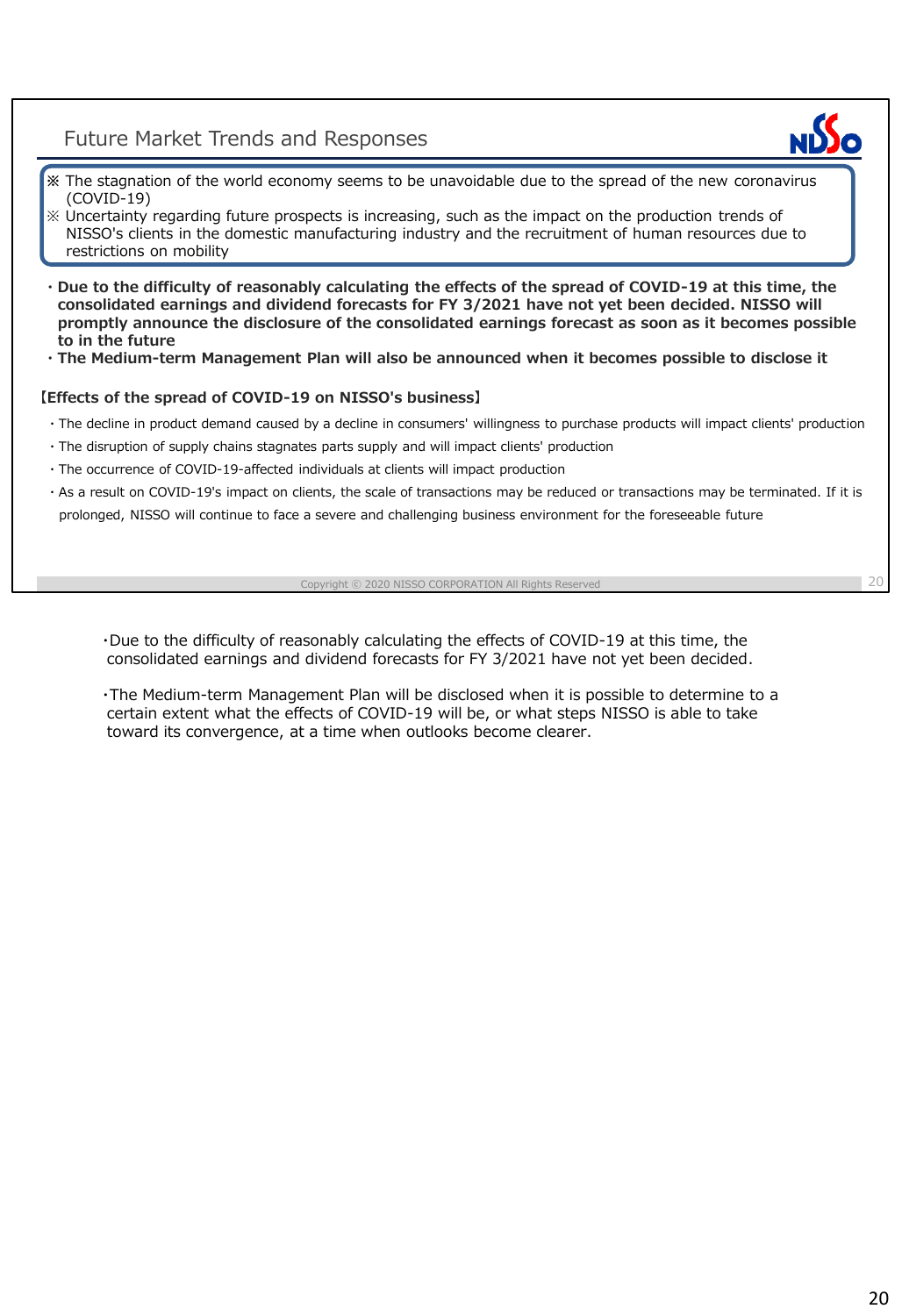

・The following is the explanation of Shareholder Returns.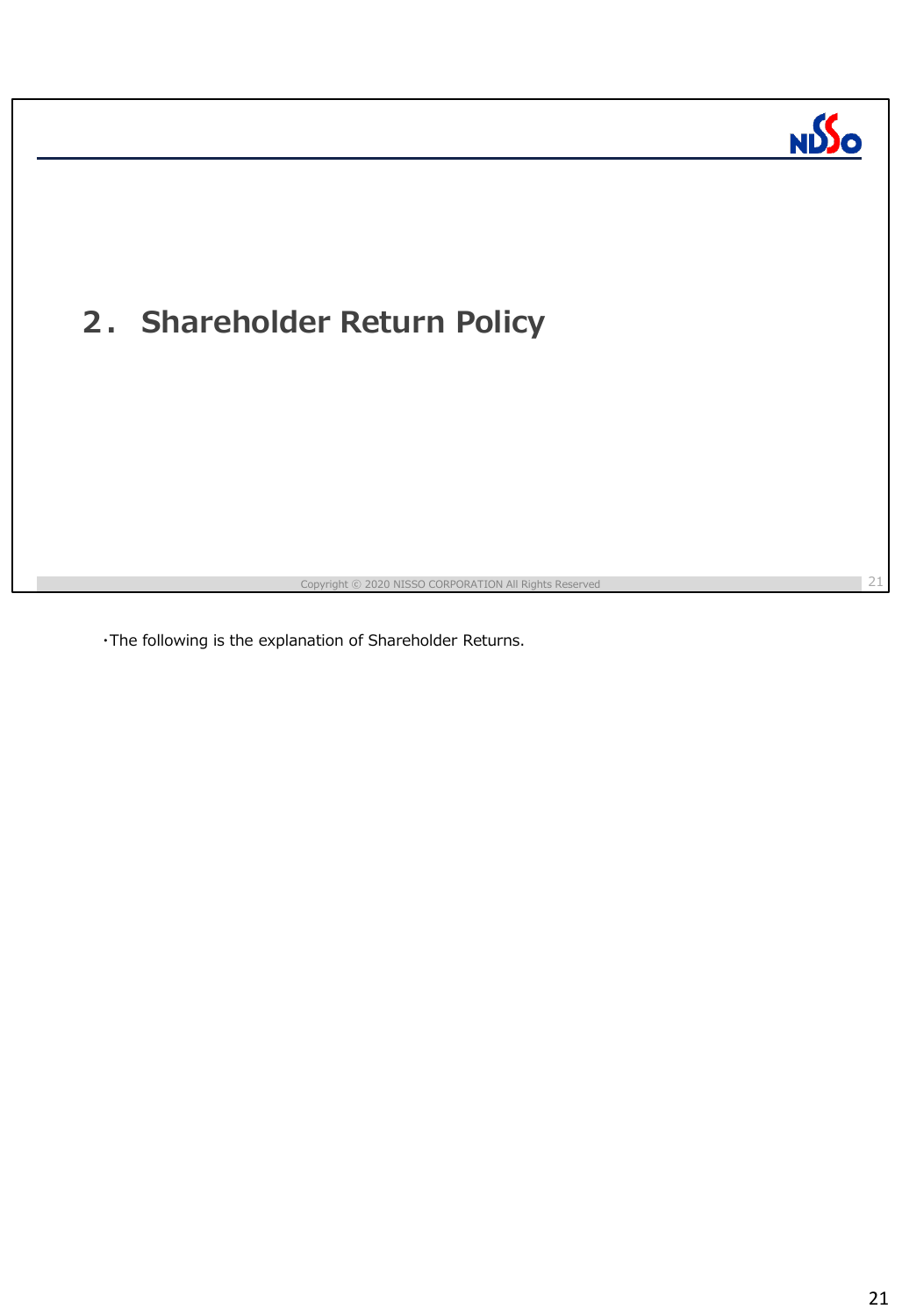## Shareholder Return Policy

NISSO considers the redistribution of profits to shareholders and the enhancement of corporate value as key management issues, taking into consideration the balance between securing funds for growth investments and strengthening the corporate structure that can respond to changes in the business environment, and our basic policy is to continue to steadily redistribute profits to all of our shareholders.

Regarding the year-end dividend for FY 3/2020, the dividend amount per share (25.00 yen) announced on May 10, 2019, in the "Summary of Consolidated Financial Results for FY 3/2019 [Japanese GAAP] (Consolidated) Dividend Forecast" is not scheduled to change.

The dividend forecast for FY 3/2021 is undecided at this time. NISSO will promptly announce it as soon as it becomes possible to disclose the earnings forecast in the future.



・The following is the explanation of the Shareholder Return Policy.

・The dividend amount per share for FY 3/2020 is scheduled to be 25 yen as planned. ・Although it has not yet been disclosed at this time, hereafter, NISSO will announce our approach to the Shareholder Return Policy and dividends based on the Medium-term Management Plan and full-year forecasts, while continuing our current approach of the Shareholder Return Policy.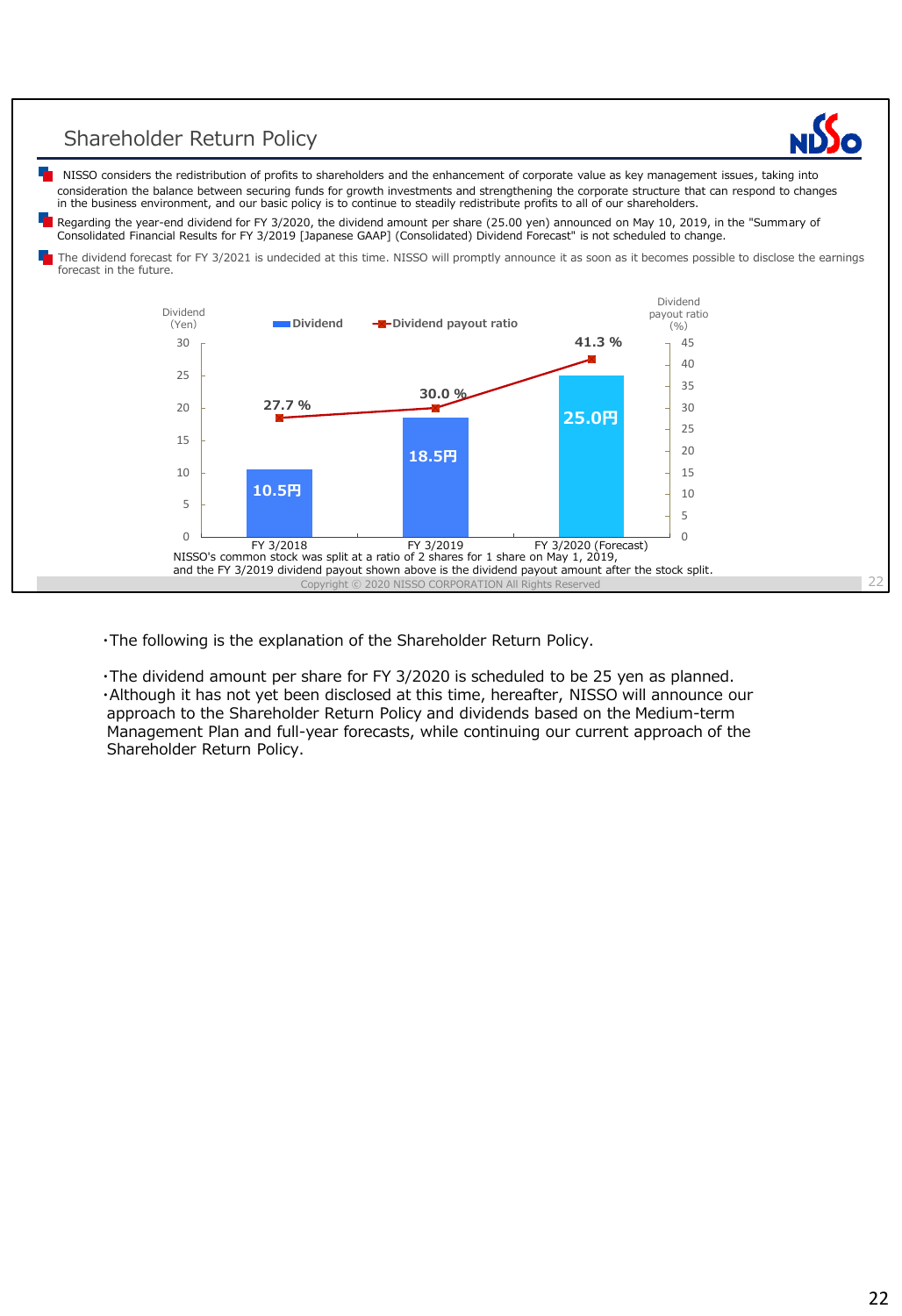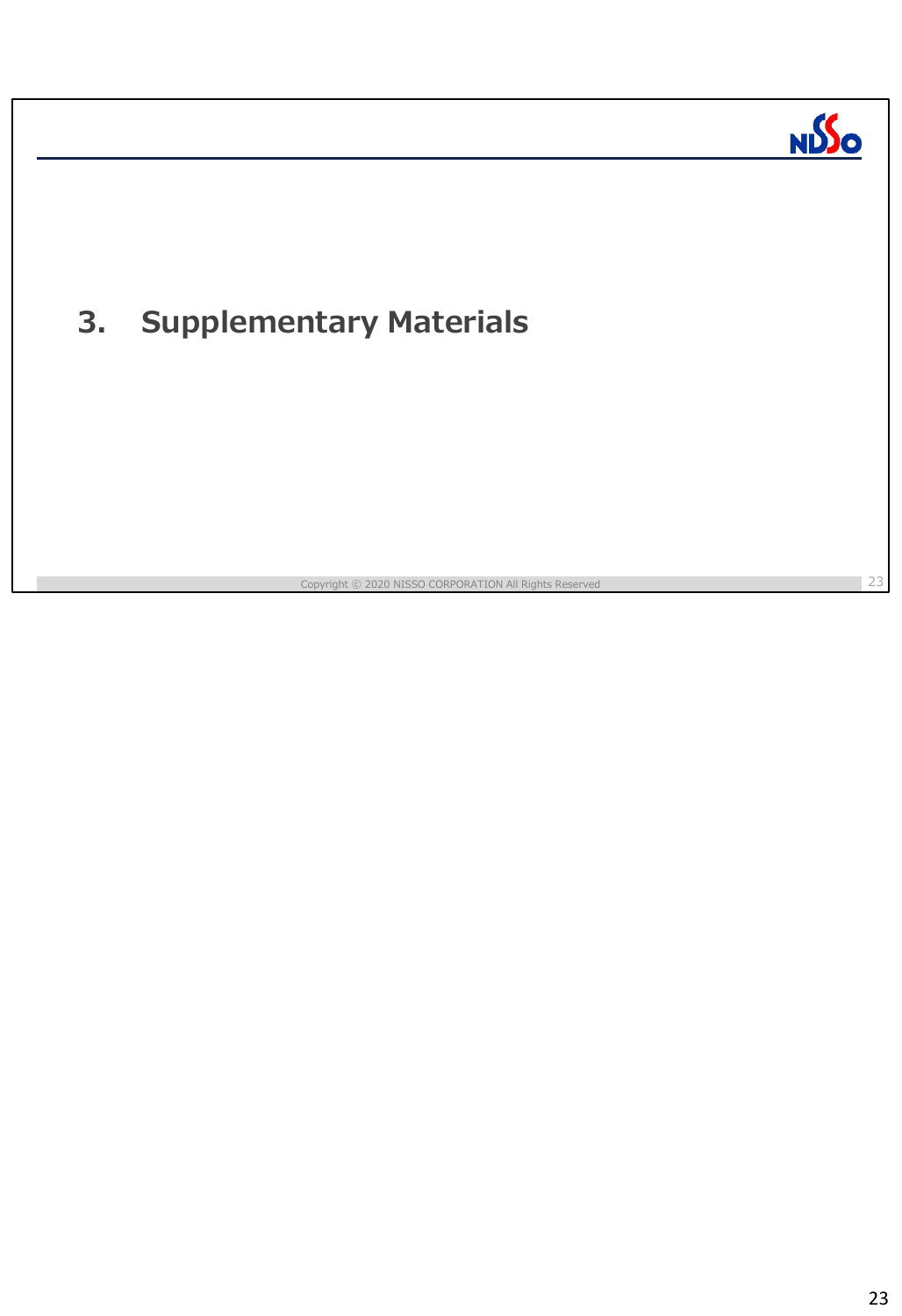## Consolidated Balance Sheet





24

### Point

#### **①Increases due to business expansion**

Cash and deposits and notes and accounts receivable - trade, etc., under current assets increased as a result of business expansion.

#### **②Increase of investments and other assets**

Investments and other assets increased due to the acquisition of Nikon Nisso Prime shares for the purpose of promoting the employment of older human resources.

#### **③Overall**

As a result of the above, total assets increased 7.0% YOY due to an increase in current assets. In addition, net assets increased 12.8% YOY due to the increase in shareholders' equity as a result of the recording of profits, and equity ratio was at 52.9%.

・Shown above is the Consolidated Balance Sheet.

・The amount of cash on hand is increasing due to business expansion.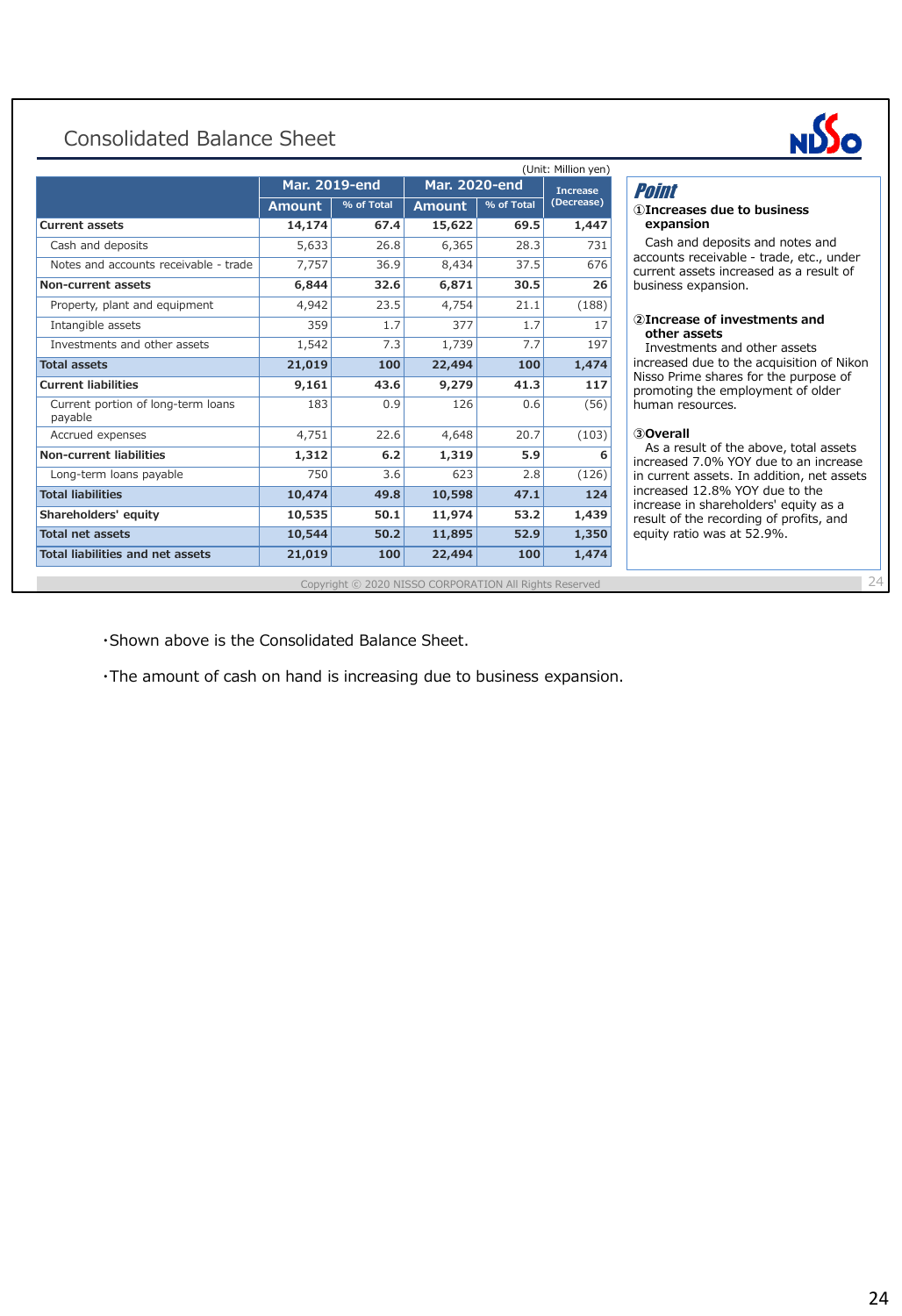## Consolidated Statements of Cash Flows

|                                                         | (Unit: Million yen) |               |                 |  |  |  |
|---------------------------------------------------------|---------------------|---------------|-----------------|--|--|--|
|                                                         | FY 3/19             | FY 3/20       | <b>Increase</b> |  |  |  |
|                                                         | <b>Amount</b>       | <b>Amount</b> | (Decrease)      |  |  |  |
| CF from operating activities                            | 2,565               | 1,922         | (642)           |  |  |  |
| CF from investing activities                            | 0                   | (289)         | (290)           |  |  |  |
| CF from financing activities                            | (2,215)             | (901)         | 1,314           |  |  |  |
| Net increase (decrease) in cash<br>and cash equivalents | 349                 | 731           | 381             |  |  |  |
| Cash and cash equivalents at<br>beginning of period     | 5,283               | 5,633         | 349             |  |  |  |
| Cash and cash equivalents at<br>end of period           | 5,633               | 6,365         | 731             |  |  |  |



25

### **①Cash flows from operating activities** Revenues from increases in profit before income taxes, depreciation and accrued consumption taxes exceeded expenditures due to increased account receivables and income taxes paid, etc., as a result of business expansion, and revenues amounted to 1,922 million yen. **②Cash flows from investing activities** Expenditures for the purchase of securities and capital investments exceeded the proceeds from the sale of cross-shareholdings, resulting in expenditures of 298 million yen. **③Cash flows from financing activities** Due to the scheduled repayment of longterm loans payable and expenditure on dividends, expenditures amounted to 901 million yen.

Point

Copyright ⓒ 2020 NISSO CORPORATION All Rights Reserved

・Shown above are the Consolidated Statements of Cash Flows.

・Although NISSO recognizes that there are no issues with cash finances for the time being, it is not possible to measure how the effects of COVID-19 will spread. As a leading company in this industry, NISSO fully understands our responsibility for employment, and plans to further strengthen our financial affairs in order to fulfill such responsibilities.